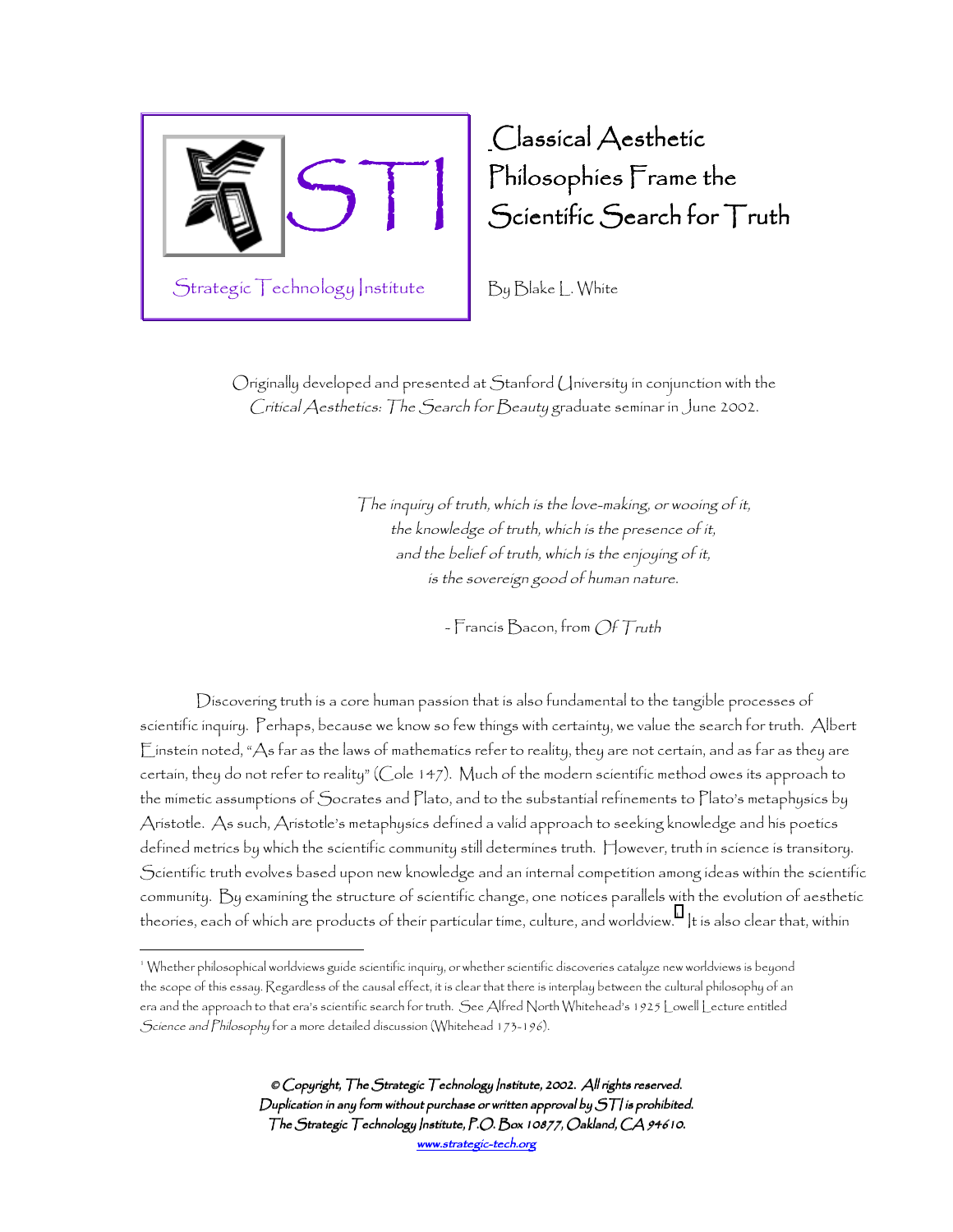the scientific community, classical aesthetics frame the goals and provide the philosophical outlook that guides the search.

But just what do we mean by the word 'science'?<sup>2</sup> For our purposes, let us define science as the body of knowledge obtained by methods of observation. It is derived from the Latin word scientia, which simply means knowledge, and the German word wisenschaft, which means systematic, organized knowledge. Thus, science, to the extent that it is equivalent to wisenschaft, consists not of isolated bits of knowledge, but only of that knowledge which has been systematically assembled and put together in some sort of organized manner (Fischer 5-7). The 20<sup>th</sup>-century German philosopher Martin Heidegger defines science as the 'theory of the real' (Heidegger, Question Concerning Technology 157). In particular, the science with which we are concerned is a body of knowledge that derives its facts from observations, connects these facts with theories and then tests or modifies these theories as they succeed or fail in predicting or explaining new observations. In this sense, science has a relatively recent history, perhaps four centuries (Platt). However, the roots of scientific inquiry can be traced back to the classical philosophies of the Greeks.

Ionian Greek philosophy and its classical definitions of truth and beauty, exemplified by the Socratic logic of Plato, and the later Hellenic-era metaphysics of Aristotle, laid the foundation for rational scientific inquiry. $^3$  The Ionian Greeks had an earthy tradition that stressed the enjoyment of life, commercial p[ro](#page-19-0)perty, aesthetic refinement, and acceptance of newcomers. This allowed free thought and inquiry to flourish.  $\mathrel{\mathsf{From}}$  its earliest manifestations, the Greek mind had turned to natural philosophy, which was indistinguishable from Greek science. Led by Thales of Miletus, the Greeks saw the formation of the earth by natural processes, no longer through an act of the gods. "The Ionians conceived of nature as a completely self motivating entity," according to science historian, Thomas Goldstein. The workings of the universe occurred as mere extensions of the primordial chaos, automatic functions of its basic elements. Matter possessed its own evolutionary quality. 'Order' and 'law' were mere concepts superimposed by the human mind on the autonomous processes of nature.<sup>4</sup>

 $\overline{a}$ 

3 Thales of Miletus, Anaximander, Pythagoras, Socrates, and Plato developed many of their ideas using earlier ancient works as their base (Goldstein 48-64).

4 It was Pythagoras who is credited with the introduction of the vision of an intrinsic natural order and Plato adopted this vision (Goldstein 52).

 $^2$  Numerous definitions and descriptions of science have been written, none of which have been able to succinctly encompass all of the characteristics of these terms. The "man in the street," according to J.B. Conant, "considers science to be the activity of people who work in laboratories and whose discoveries have made possible modern industry and medicine" (Conant). This statement, although it may appear to be true to many laypersons, is quite shallow as a meaningful description of what science is. For example, many people who clearly qualify as scientists do not have any association with laboratories and their discoveries do not have any direct applicability in either modern industry or medicine. As important as contributions to these areas have been, this concept illustrates the need to develop working definitions with significant key words so we may clarify just what concepts science employs.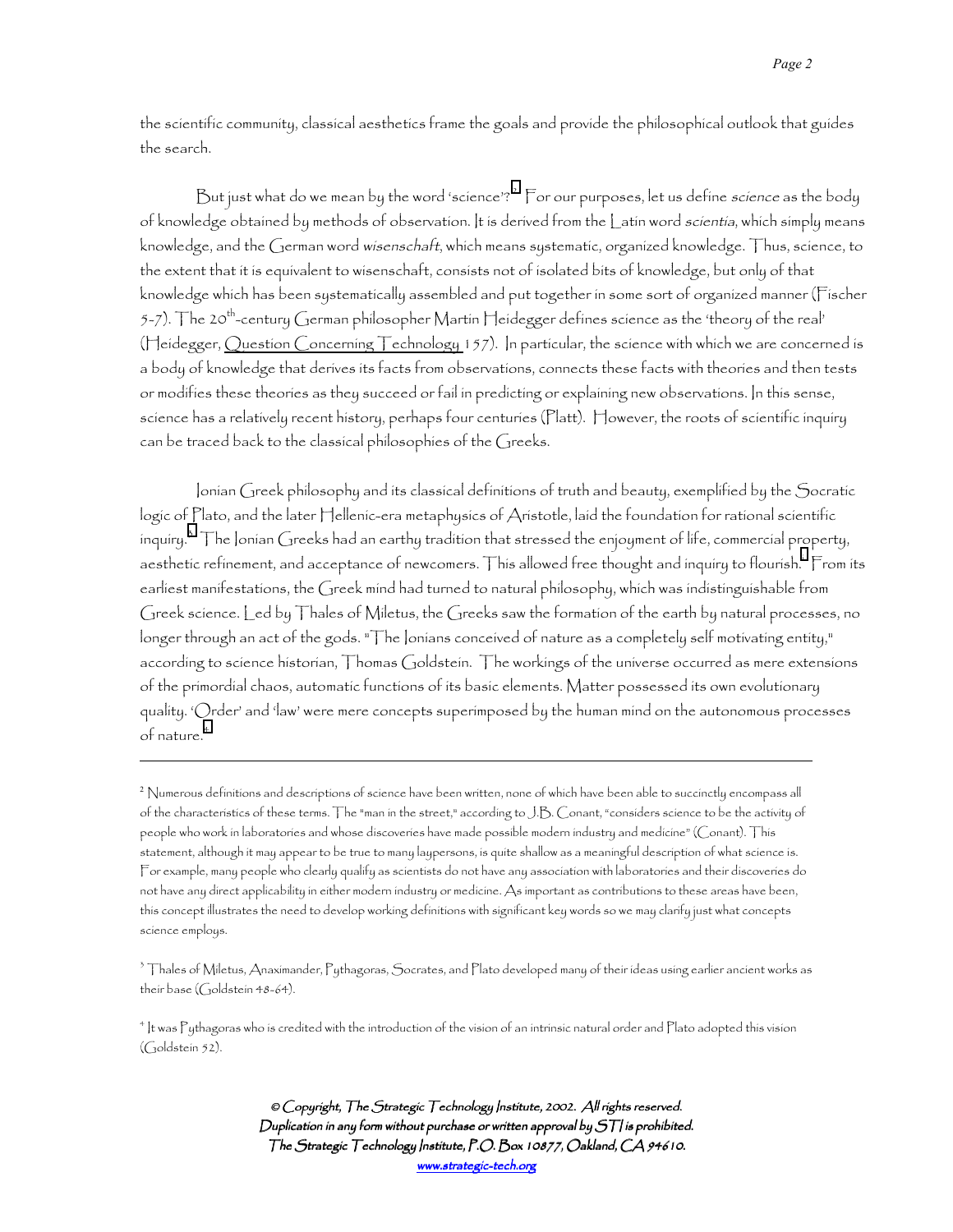Plato, relaying the point of view of his teacher, Socrates, in his Dialogues, affirmed the belief that real knowledge was unobtainable. It depended on an absolute definition, which was inaccessible (Stone 39). To Plato absolute truth was unattainable because he believed that what we see around us is merely an image. Using an allegorical style, Plato argued that reality was to be found in 'ideas' or perfect 'forms,' not in the world of 'appearances' (Adams 11). He believed that there was another world of ideas and truth around us that we could not directly touch with our human senses.

Likewise, the late astronomer and Cornel professor, Carl Sagan (1934-1996), pointed out that our modern scientific method of inquiry is also based upon our senses. Since we inhabit physical space and time, phenomena outside this realm, things of the microscopic world of the interior of atoms or the macroscopic world of the universe, are beyond our physical senses. Although, one may use electron microscopes to probe the atom or radio telescopes to study the universe, we cannot escape the fact that these are merely devices that transform signals into the forms that our senses can recognize (Sagan, Cosmic Connection 15-16). K.C. Cole notes that, "…truth can be highly counterintuitive and sense is hardly common" (Cole 6). She explains that there is great difficulty in getting true information from what we call the 'real world,' since we only glimpse that world through patterns or signals that are created, at least in part, outside ourselves (Cole 39). Also, Cole notes that scientists can only measure those things that are known or suspected to actually be there (Cole 48). We also miss a great deal because we perceive only things on our own scale and the sheer complexity of nature, where every part influences every other part, creating a tight weave of causes and consequences are much too knotted to untangle (Cole 58, 77). In addition, signals make sense only in context. In a different context, the same message can have no meaning at all. Cole explains that if you send someone a message in code, but they have no way to decode it, your message has no more information than total nonsense $^{\circ}$ (Cole 86). Therefore, if one understands human limitations, one will be forced to understand the limitations of science and why science alone cannot capture the breathtaking enormity of the world outside human senses.  $Pl$ ato was correct  $\Box$ umans cannot know all things.

However, Plato separated form and content in a way that allowed the power of reason, logic, and allegory to get one closer to the truth. In the Allegory of the Cave, in which the cave represents the realm of belief or faith, and the light represents the realm of truth and knowledge, Plato's mimetic philosophy of natural order holds that the ability to attain true knowledge is accomplished through a difficult path of acquisition (Adams 11). The path that Plato recommends is a journey within the mind. Therefore, getting closer to the truth in the real world requires dealing with probabilities, natural variations, and perfect blocks of logical propositions. As Cole suggests, "You see something and then try everything you can think of to make it go away; you turn it upside down and inside out, and push on it from every possible angle. If it's still there, maybe you've got something" (Cole 96). The Marquis de Laplace noted that, "… nearly all our knowledge is

 $\overline{a}$ 

 $^5$   $\top$ he universe is teeming with signals that we cannot identify, much less decode.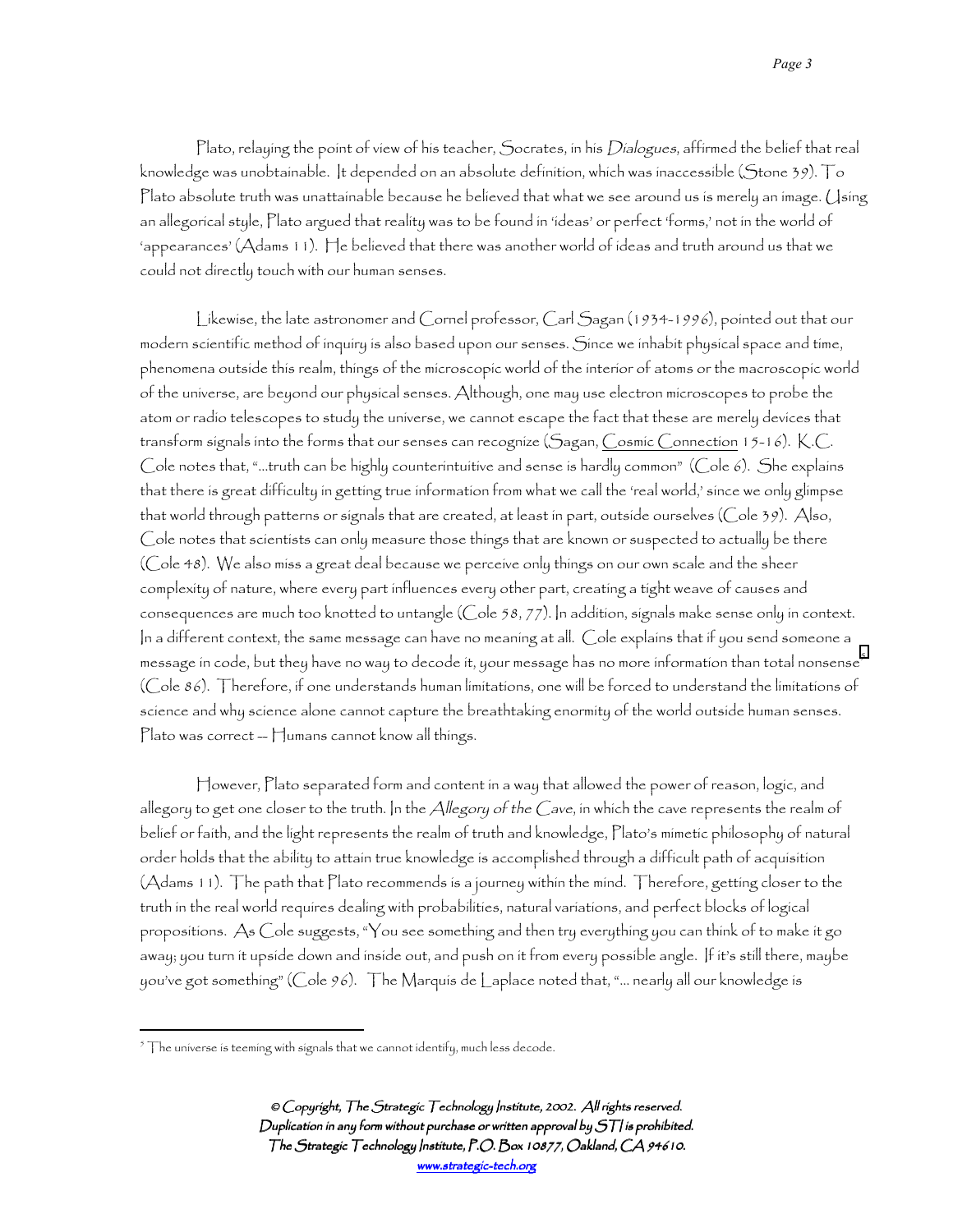problematical; and in the small number of things we know with certainty, even in the mathematical sciences themselves, the principle means for ascertaining truth – induction and analogy – are based on probabilities" (Cole 147). Platonic logical truth and unambiguous conclusions are found by following clear rules of deduction. The ascension out of the cave, from belief to knowledge, is a painful journey, but once positive movement is made, it can be seen to be a move in the right direction toward reality. When one is out of the cave and one's eyes adjust to the light, there is yet another truth -- namely that the light is actually produced by the sun. Truth, in this sense, is relative to the seeker's level of knowledge. We experience this today when science makes a discovery, it seems to only peel off layers of a never-ending "ever juicier mystery," as Frank Oppenheimer called it (Cole 49). Regardless, to Plato, truth emerged through the power of reason and we observe truth as making sense.

Aristotle, the son of a physician and Plato's pupil of twenty years, took his master's basic philosophy, added more structure and advocated verification of intuitive natural laws with objective observation (Loomis viixiii). Unlike Plato, Aristotle did not believe in a world of ephemeral appearances of changeless ideas. Loomis notes that Aristotle argued that, "…the world really is, has been, and will continue to be, regardless of human eyes and imaginings" (Loomis xvii-xviii). Hazard Adams notes that Aristotle believed that reality was the process by which form manifests itself through the concrete and by which the concrete takes on meaning working in accordance with ordered principles. Aristotle believed that change was a fundamental process of nature, a creative force with a conscious direction toward perfection (Adams 49). However, like Plato, Aristotle thought it necessary to, first of all, understand and explain the workings of the human mind and to show what kinds of reasoning were valid and could be relied upon to provide knowledge with surety.

In his Organon, Aristotle made clear the processes of logical, reasoned thinking and for proving the correctness of its conclusions. He made plain the steps by which a science or body of knowledge may be firmly built up from its starting point in certain fundamental axioms or obvious statements, perceived intuitively to be true. Every science, as Aristotle pointed out, must begin with a few general truths. They cannot be logically proved, but our minds by simple intuition accept them as obviously true. Without such assumptions as foundations, we could never start to build anything (Loomis, xi-xxxviii). Louise Loomis, editor of a 1940's translation of Aristotle's Metaphysics, noted that he reasoned like Plato, from ideal abstract principles, whenever the subject of the reasoning lay outside his field of observation. Both a great thinker and a great scientist, Aristotle set the tone for future scientists by his method of inquiry and an avowed determination to yield to observation as the final arbiter. As a result, an atmosphere of sober empiricism distinguished the Hellenic Greeks from the Ionians, with Aristotle being credited as being a great dividing line in Greek history. Aristotle's pupils and their successors carried on his teachings at the Lyceum for over 800 years, until, like Plato's  $\cal A$ cademy, it was closed by order of a Christian emperor in Constantinople (Loomis X).  $^{\textrm{\tiny{\rm{ii}}}}$  $^{\textrm{\tiny{\rm{ii}}}}$  $^{\textrm{\tiny{\rm{ii}}}}$ 

Greek science, by the sheer process of speculation, argument, intuition, plus a dash of empirical reasoning, had moved, within the space of two generations, from the early mythical notions to a point that is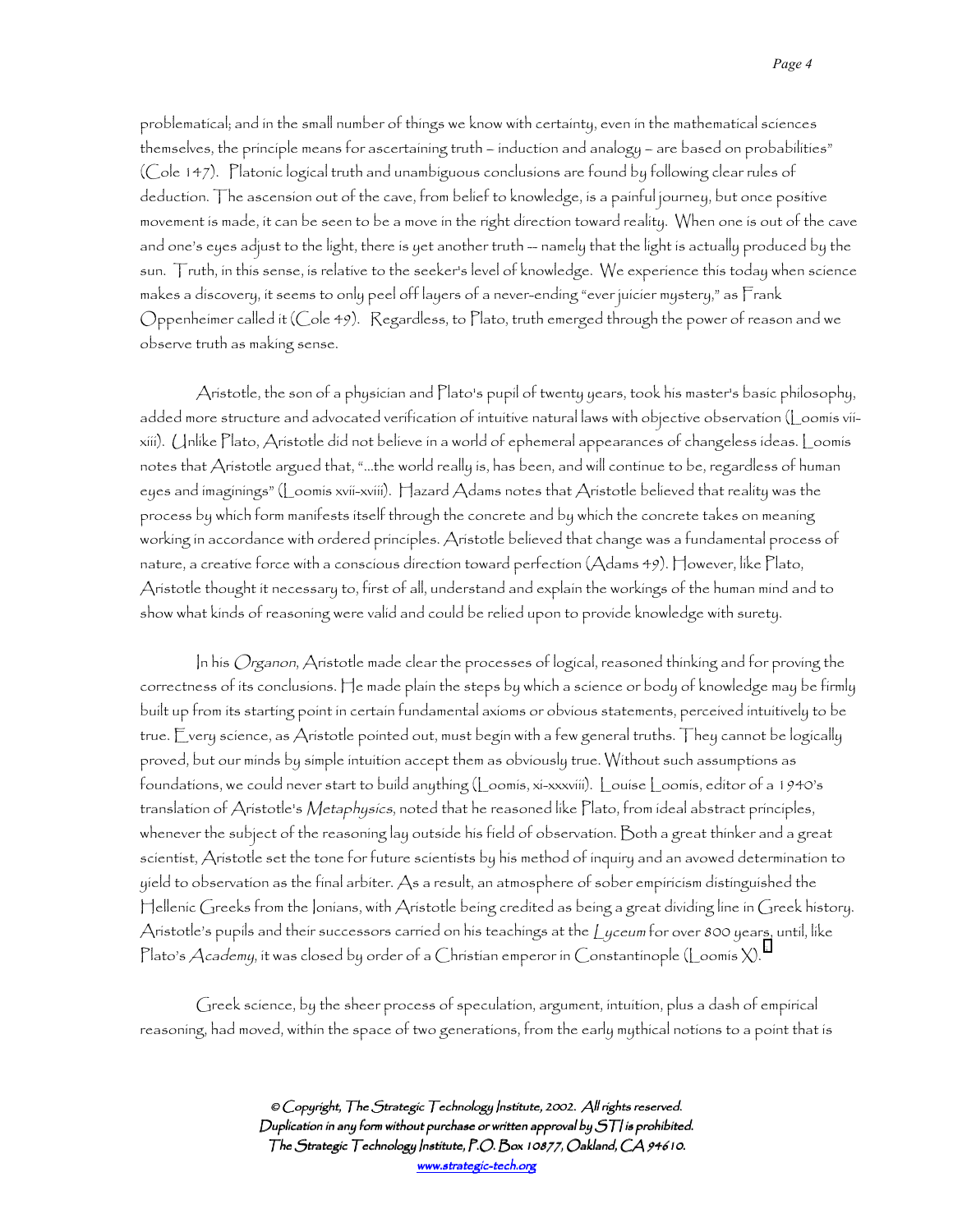surprisingly close to modern concepts (Goldstein 52). Having channeled the power of Greek philosophical thought into a logical system of scientific classification, Aristotle came to exercise an enormous influence over European science for the next two thousand years (Loomis, xi-xxxviii). When Europe awakened from the feudal Dark Ages and the Medieval suffocation of theocracy''' to an enlightened approach to knowledge $^{\circ}$  that included the works of Francis Bacon, Sir Isaac Newton, and Nicolaus Copernicus, it embraced the process of observation, generalization, explanation, and prediction that was fully rooted in an earthy materialism, indicative of the age. This view of knowledge became pervasive, changing assumptions not only in science but also in the entire social fabric of Europe. Europe came to understand that the physical realm of nature is real, orderly, and, in part, understandable, or as Max Planck stated, "That is real which can be measured"(Heidegger, Question Concerning Technology 169).

However, to what extent can one actually know nature? Aristotle believed that the truth was in the material and he searched for the universals that lead one to truth. Mathematics also offers powerful ways to get closer to the truth. Carl Sagan eloquently expressed our potential and limitations as he compared our physical realm to the world of a grain of salt. Since there are more atoms in salt than connections in our brains, we can never expect to know everything with certainty in the microscopic world of a grain of salt. $^7$   $\,$  Just as unknowable

 $\overline{a}$ 

Another guiding principle of science is its supranationality -- its inherent right to transcend national boundaries and allow scientists throughout the world to verify experimental results, challenge, theories, and allow technology to leverage new scientific discoveries.

 $^6$  T wo aspects of these scientists' work stand as foundations of modern science. They include the empirical approach based upon objective, rational observation, and the use of mathematics to describe nature. The two criteria for the dynamic entity of scientific truth, either one of which is generally sufficient to cause persons to accept a principle, are first, that it can be checked by observation in a manner in which its consequences lead to its support rather than to contradictions; and second, it can be derived from intelligible principles (Fischer, 49). These principles laid the groundwork for modern scientific methods of inquiry and were forcefully argued by Rene' Descartes, the philosopher, and Francis Bacon, the theologian (Capra 15-120). This new approach also included the process of generalization, explanation, and prediction, or what can be thought of in modern terms as the *hypothesis*, theory, and law.

A *hypothesis* is a tentative assumption made in order to test its scientific consequences, but which as yet has received little verification or confirmation. A theory is a plausible, scientifically acceptable statement of a general principle and is used to explain phenomena. A law is a statement of an orderliness or interrelationship of phenomena that, as far as is known, is invariable under the stated conditions (Fischer 47). It should be stressed that the term law is used differently in reference to scientific knowledge than to other areas of everyday life. A scientific law is descriptive rather than prescriptive. It is a statement used to describe regularities found in nature, and is not a statement of what should happen. It is not correct to consider that natural objects obey the laws of nature; rather, the laws of nature describe the observed behavior of natural objects. In contrast, the laws of a human government are prescriptive in that they prescribe how people should behave.

 $^7$  Sagan explained that the one thousand trillion sodium and chlorine atoms in a grain of salt would overwhelm our ability to understand salt if we were forced to know about every atom. This is because the human brain has a limit of approximately ten trillion neurons and dendrites, the connections between neurons.

<sup>©</sup> Copyright, The Strategic Technology Institute, 2002. All rights reserved. Duplication in any form without purchase or written approval by  $S\mathcal{T}$  is prohibited. The Strategic Technology Institute, P.O. Box 10877, Oakland, CA 94610. www.strategic-tech.org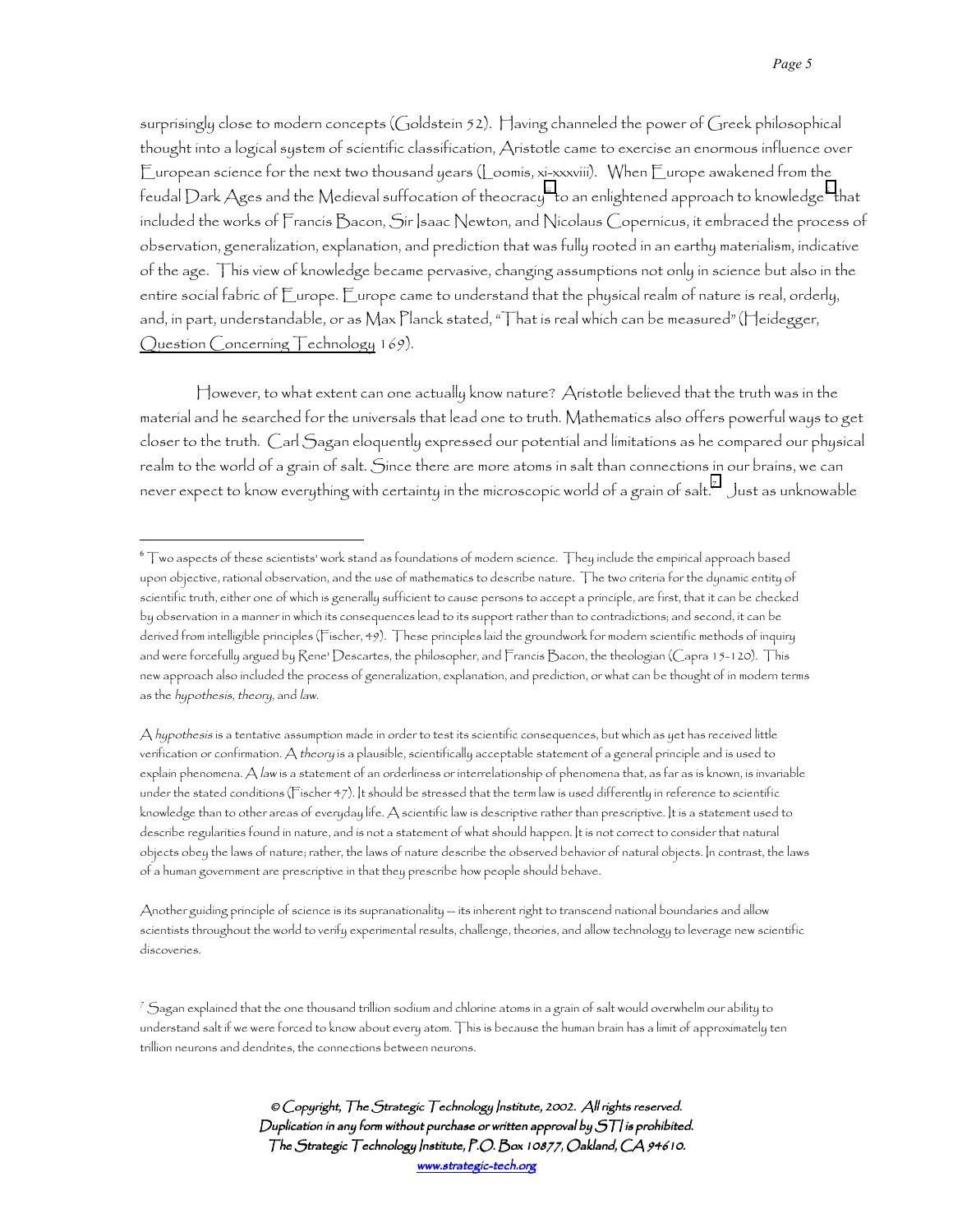are phenomena on the cosmic scale of the universe (Sagan, Broca's Brain 15-16). However, if we use the empirical approach and seek out regularities and principles, we can understand both the grain of salt and the universe through extrapolation. Cole suggests that, "The fact that patterns repeat allows us to formulate laws of nature – really, recipes encoded in equations that describe relationships that repeat over and over again" (Cole 72). She concludes that math helps scientists articulate, manipulate, and discover reality (Cole 7). We may never understand everything, but one can get some pretty good indications that allow rational conclusions to be drawn.

Therefore, science is usually considered by Western society as one of the highest forms of mental activity -- one with truth as its goal. Heidegger notes that, '…science, as a theory of the real, …stakes everything on grasping the real purely. It does not encroach upon the real in order to change it. Pure science, we proclaim, is disinterested" (Heidegger, Question Concerning Technology 167). However, science is based upon a search for the truth in a society that bends the truth to suit its needs. Jacob Bronowski stated it this way:

The society of scientists is simple because it has a directing purpose: to explore the truth. Nevertheless, it has to solve the problem of everyday society, which is to find a compromise between man and men. It must encourage the simple scientist to be independent, and the body of scientists to be tolerant. From the basic conditions, which form the prime values, there follows step by step a range of values: dissent, freedom of thought and speech, justice, honor, human dignity, and self respect (Bronowski 68).

In an absolute sense, truth and neutrality in science are limited to the facts of nature that are there for observation via our senses. In a less absolute sense, truth in science is limited to that which is directly observed and sensed by the observer. Even here any expression of absolute truthfulness is limited by the time and space relationships between the observer and that which is being observed, and also by the restrictions inherent in the use of language to express the observation. Anything beyond this is, in effect, a belief rather than absolute, true knowledge. In brief, it is impossible to separate fact in nature from one's own interpretation of it (Fischer 5- 7).

As discussed, science has many facets. In essence it seeks to be pure neutral knowledge extracted painfully from nature through systematic means for dissemination to all humanity. However, much of the relevance of science to society arises by way of *technology.* $^s$  $\Delta$ *s*  $\sqcap$ eidegger observed, "…the only important quality has become their readiness for use…their only meaning lies in their being available to serve some end that

 $\overline{a}$ 

 $^8$  The origin of the word *technology* gives valuable insight into its meaning. It is derived from the Greek words, *techne* and *logos*. The former means art or craft and the latter signifies discourse or organized words. The practice of technology frequently is that of an art or craft, as distinguished from science, which is precise and is based upon established theoretical considerations. Even though we do not normally think of technology as consisting of written or spoken words, as implied by logos, it does involve the systematic organization of processes, techniques and goals.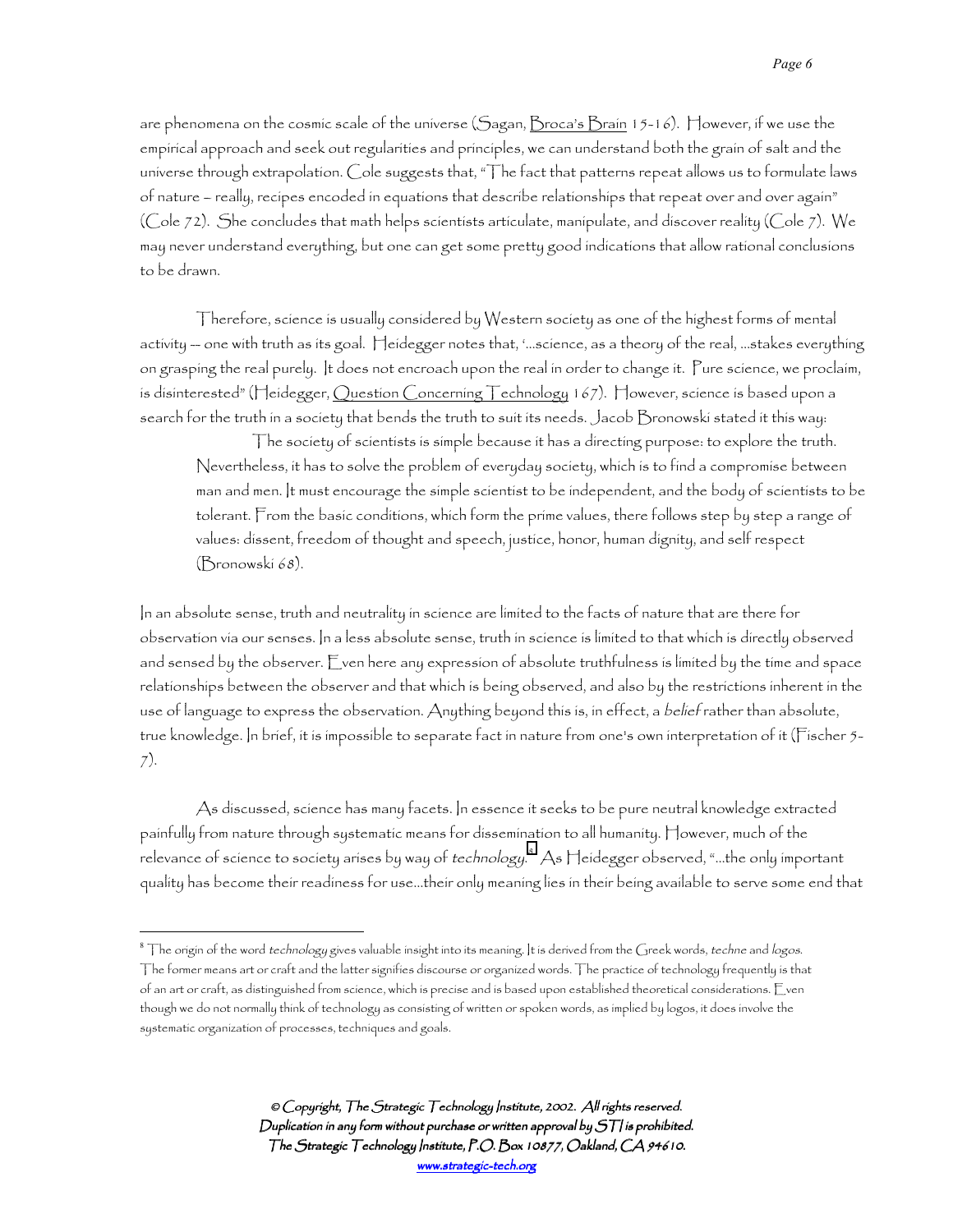will itself also be directed toward getting everything under control<sup>"</sup> (Heidegger xxix). Even Aristotle, in his Metaphysics, distinguished between theoretical knowledge, whose goal is truth, and practical knowledge, which seeks action (Loomis 11). As such, technology is how we do things, not how we think of them. Suffice it to say for our use that technology is science plus purpose. While science is the study of the nature around us and subsequent development of scientific 'laws,' technology is the practical application of those laws, in sometimes non-rigorous ways, toward the achievement of some material purpose (Dorf 1).

There are intimate relationships between science and technology; yet science is not technology and  $\epsilon$ technology is not science. $^{\text{iv}}$   $\top$ echnology relies very heavily upon basic scientific knowledge in addition to existing technologies. There is also a strong influence in the reverse direction. Modern science relies to a large extent upon current technology as well as prior scientific knowledge. Science and technology reinforce each other by complex interactions. Each one, science or technology, can build upon itself or upon a linkage from one to the other.10 Indeed, science is not technology and technology is not science, but they are firmly interrelated. One could not exist in modern society without the other.

The study of the history and evolution of aesthetics helps one understand that every society determines reality, truth, beauty, and values in accordance with its own worldview and its evolutionary point in time. Likewise, cultural development has been facilitated by evolving, sometimes revolutionary, paradigms. 11 The worldviews held by individuals or by groups are very influential in determining behavior, as well as in determining motivations, attitudes and actions. Scientists and engineers, being fully human, also experience the effects of paradigms. They and their findings are influenced by the mainstream of social thought framed by current technology and prevalent belief systems. By using knowledge of the universe, creativity, and a scientific approach to problem solving, scientists develop new paradigms.<sup>12</sup> As Heidegger reminds us, "[Even though] every phenomenon emerging within an area of science is refined to such a point that it fits into the normative

 $\overline{a}$ 

 $^{12}$  Within the community of scientists, the validity of scientific truth, or probable truth, is based on statistical arguments. The community relies on truth by consensus, better known as 'peer review.' This peer review is based on a shared paradigm or worldview of how to evaluate evidence and come to agreement, or at least temporary agreement, until it is overruled by new insights and information. Cole describes scientific truth as "…less a collection of facts than a running argument" (Cole 127).

<sup>9</sup> Heidegger refers to the undifferentiated supply or 'standing-reserve' of the available matter that is objectified by man via technology as a means to an end (Heidegger, Ouestion Concerning Technology xxix).

<sup>10</sup> Fischer notes that, "Technology is dependent on science for knowledge of the properties of materials and energy and for predicting the behavior of natural forces. "Science is equally dependent upon technology for its tools and instruments, for preparation of materials, for the storage and dissemination of information, and for the stimulation of further research" (Fischer, 78).

<sup>&</sup>lt;sup>11</sup> Kuhn described a *paradigm* as a way of seeing the world and practicing science in it. The characteristics of a new paradigm include new scientific achievements sufficiently unprecedented to attract an enduring group of adherents away from competing modes of scientific activity and, at the same time, sufficiently open-ended to leave all sorts of problems for the new group of practitioners to solve.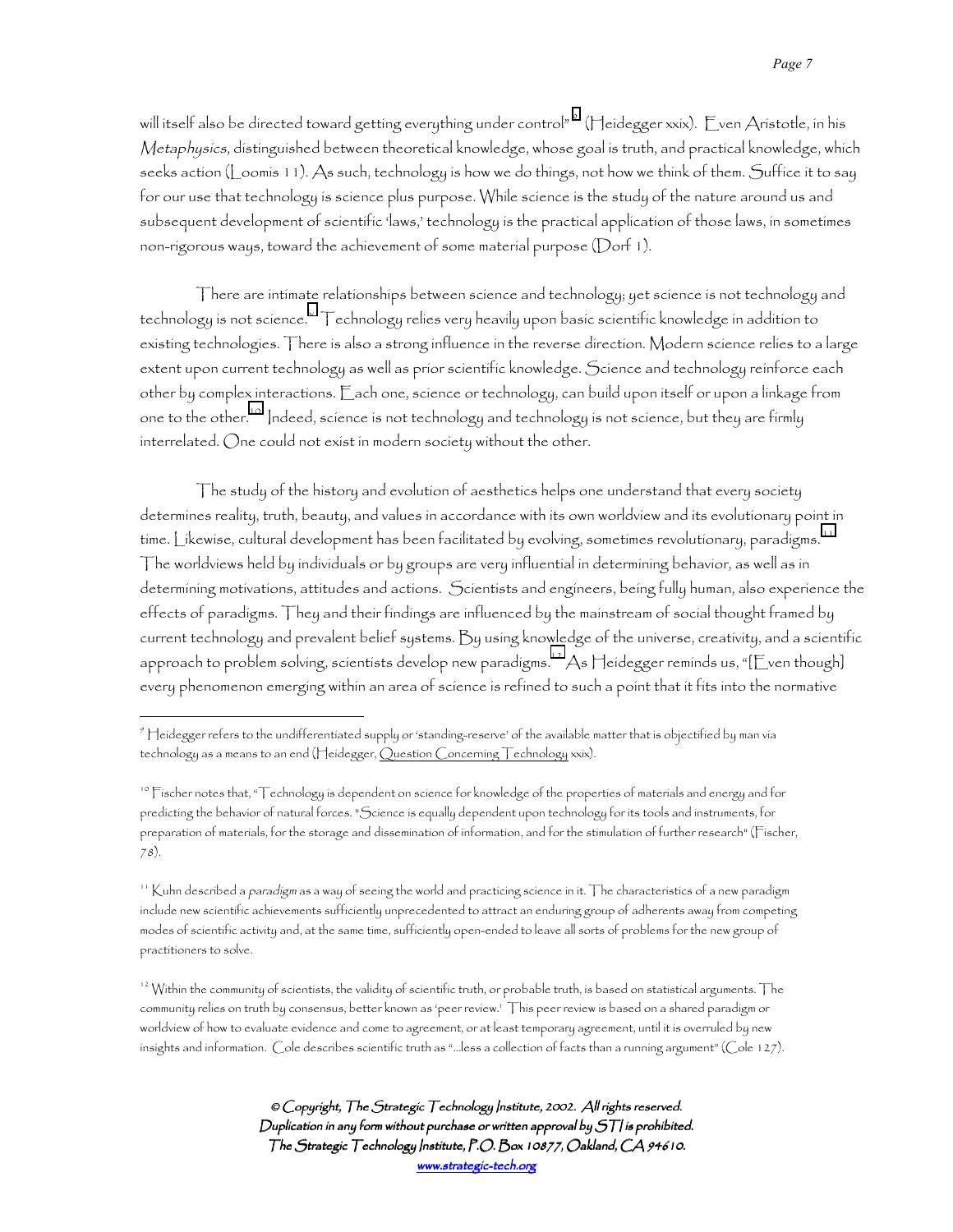objective coherence of the theory…that normative coherence itself is thereby changed from time to time" (Heidegger, Question Concerning Technology 169). Even Aristotle was willing to reject or change his theories when a closer examination of nature proved them wrong. He was quite aware that his work was only the beginning, to be corrected and developed by those who came after him, citing, "Inventions are either the elaboration by later workers of the results of previous labor handed down by others, or original discoveries, small in their beginnings but far more important than what will later be developed from them" (Loomis xxv).

Similar to the evolution of metaphysics and critical aesthetics among philosophers, the process that causes scientists to accept new evidence and change schools of thought was thoroughly examined in 1962 by MIT professor Thomas Kuhn, a science historian and philosopher (Kuhn 1-181). Kuhn noted that paradigm development goes through several predictable structural stages from 'normal science' to new paradigm acceptance. Normal science looks somewhat like aesthetic theories based on 17<sup>th</sup> Century 'Neoclassicism,' in which nature has structure and follows rules. $^{15}$  As Alexander Pope (1688-1744) suggested, there is an unchanging 'methodized' nature of structure, genre, harmony, and symmetry, which was the standard for developing and judging artistic forms (Adams 273-274). It is somewhat like John Dryden's (1631-1700) 17<sup>th</sup>century acceptance of rules of time, place, and action to the aesthetics of poetry and rests on Immanuel Kant's (1724-1804) 18<sup>th</sup>-century treatment of *apriori* assumptions to his systems-like theory of aesthetics in a 'phenomenal' world of sensory data (Adams 213-240, 374-386). Likewise, by accepting Newtonian physics as a framework of inviolate rules, this freedom allowed members of the scientific community to concentrate exclusively upon the subtlest and most esoteric of the phenomena that concerned it. Inevitably this increased the effectiveness and efficiency with which the group as a whole solved new problems.

However, there are always competing schools of thought, each of which constantly questions the very foundations of the others. It is these competing schools that provide science with a self-correcting mechanism that ensures that the foundations of normal science will not go unchallenged (Kuhn 163). The overthrow of scientific paradigms look somewhat like 19<sup>th</sup>-century Expressive Theories of aesthetics, involving creativity and imagination, where, as William Wordsworth (1770-1850) suggested to his contemporaries, intuition and feeling become the basis of imagination that gives one the power to grasp nature (Adams 436-446). In a similar fashion, scientific revolutions are inaugurated by a growing, often intuitive sense, restricted to a narrow subdivision of creative minorities within the scientific community, that an existing paradigm has ceased to function adequately in the explanation of an aspect of nature for which that paradigm itself had previously led

 $\overline{a}$ 

<sup>13</sup> Normal science as defined by Kuhn means the body of research firmly based upon one or more past scientific achievements that some particular scientific community acknowledges for a time as supplying the foundation for its further practice (Kuhn 163). The findings of such achievements are the bases for all underlying scientific assumptions and free the scientific community from constantly re-examining its first principles.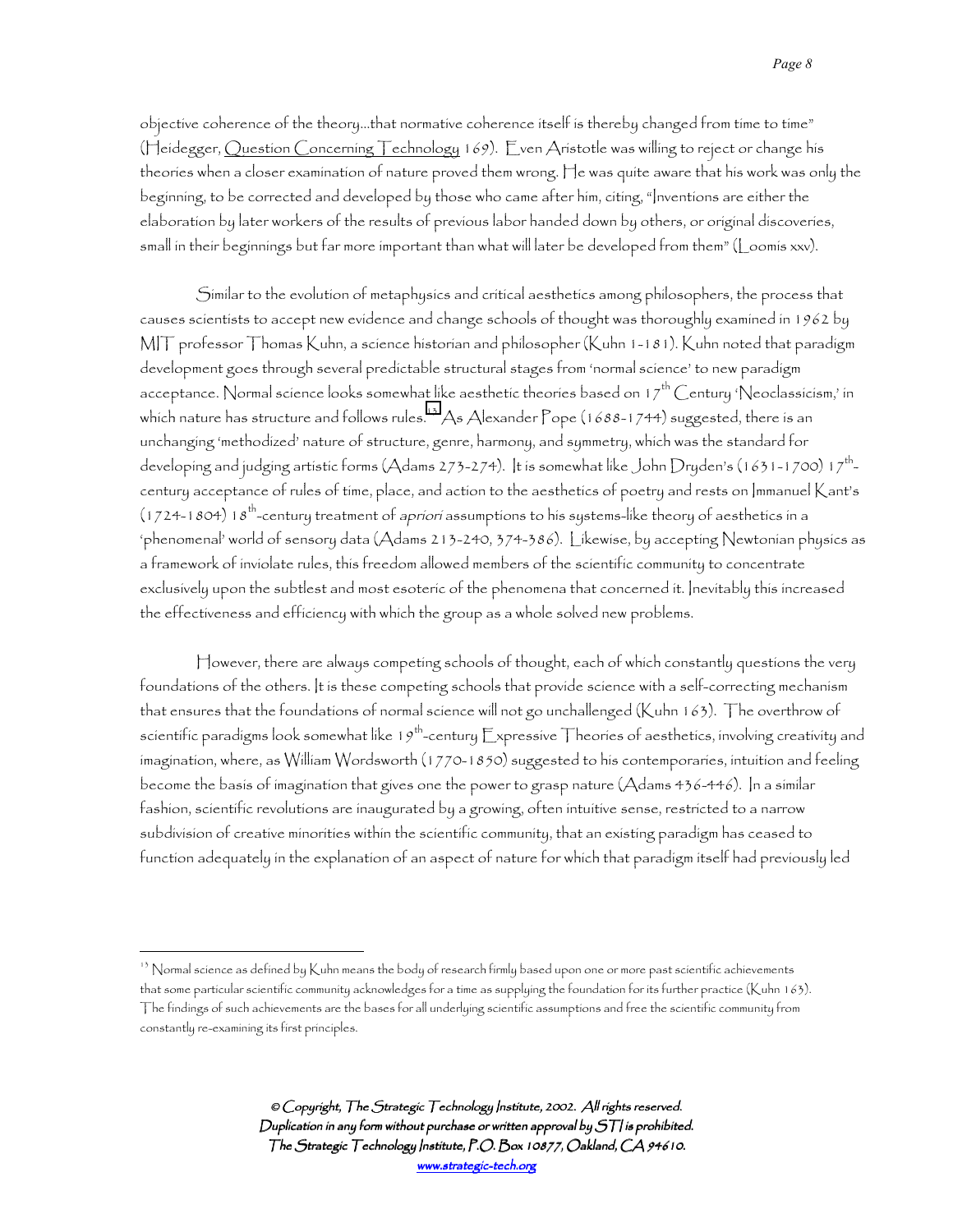the way.14 So as the crisis, that common awareness that something has gone wrong, shakes the very foundations of established thought, it generates a scientific revolution.

Just as in politics, scientific revolutions seem revolutionary only to those whose paradigms are affected by them. $^{15}$  Those scientists whose paradigms are threatened typically react with resistance. Only when the number of instances that refute the old paradigm grows beyond supportable structures of the establishment, does a new paradigm arise.16 The decision to reject a paradigm is always simultaneously a decision to accept another. The judgment leading to that decision involves the comparison of both paradigms with nature and with each other. $17$ 

 Kuhn continues by challenging those who claim that when paradigms change, the world itself changes. Rather, led by a new paradigm, scientists actually adopt new instruments and look in new places. Even more importantly, scientists see new and different things when looking with familiar instruments in places they have looked before. Just as it was seen by the 1920s Russian Formalists, such as Viktor Shklovsky, where art and literature was thought to defamiliarize the familiar, allowing one to see new aspects of the familiar objects and situations, scientific paradigm shift is almost as if the scientific community has been suddenly transported out of Plato's cave into the sunlight where familiar objects are seen in a different light and are joined by unfamiliar ones as well (Rivkin 20-21). Of course, there is no geographical transplantation. Outside the laboratory, life

 $\overline{a}$ 

16 When it repudiates a past paradigm, a scientific community simultaneously renounces as a fit subject of inquiry, the past paradigm's experiments and subsequent textbooks. Scientific education makes use of no equivalent of the art museum or the library of classics, according to Kuhn. The result is sometimes a drastic distortion in the scientists' perception of their discipline's past. More than the practitioners of other creative fields, the scientist comes to see his or her discipline as evolving in a straight line to the present paradigm. In essence, the new paradigm is seen as progress and thus no alternative is available to the scientist while remaining in the field. The new paradigm is free to mature until the endless circle of challenge and debate inevitably signals its death.

 $17$  Kuhn explains that revolutions close with a total victory for one of two opposing camps, with the winner rewriting scientific knowledge. The new structure of the work itself is sufficient and it becomes the new set of apriori assumptions for future scientific work. Will the victorious group ever say that the result of its victory has been something less than progress? That would be admitting that they are wrong and the old paradigm holders are right. To the victors the outcome of a revolution must be defined as progress and they are uniquely positioned to make certain that future members of their community see past history in the same way because the new paradigm holders are the ones that get their work published (Kuhn 166).

<sup>&</sup>lt;sup>14</sup> This sense of crisis drives a re-evaluation of the existing view and need not be generated by the work of the community that experiences the crisis. For instance, new instruments such as the electron microscope or new laws like Maxwell's wave theories may develop in one specialty and their assimilation may create a crisis in another (Kuhn 163-166).

 $15$  To outsiders scientific revolutions may seem to be normal parts of the developmental process, almost invisible. Astronomers, for example, could accept X-rays as a mere addition to knowledge since their paradigms were unaffected by the existence of the new radiation. But for the Kelvins, Crookes and Roentgens, whose research dealt with radiation theory and cathode ray tubes, the emergence of X-rays necessarily, violated one paradigm as it created another. From their perspective, these rays could only have been discovered by something going wrong with normal science.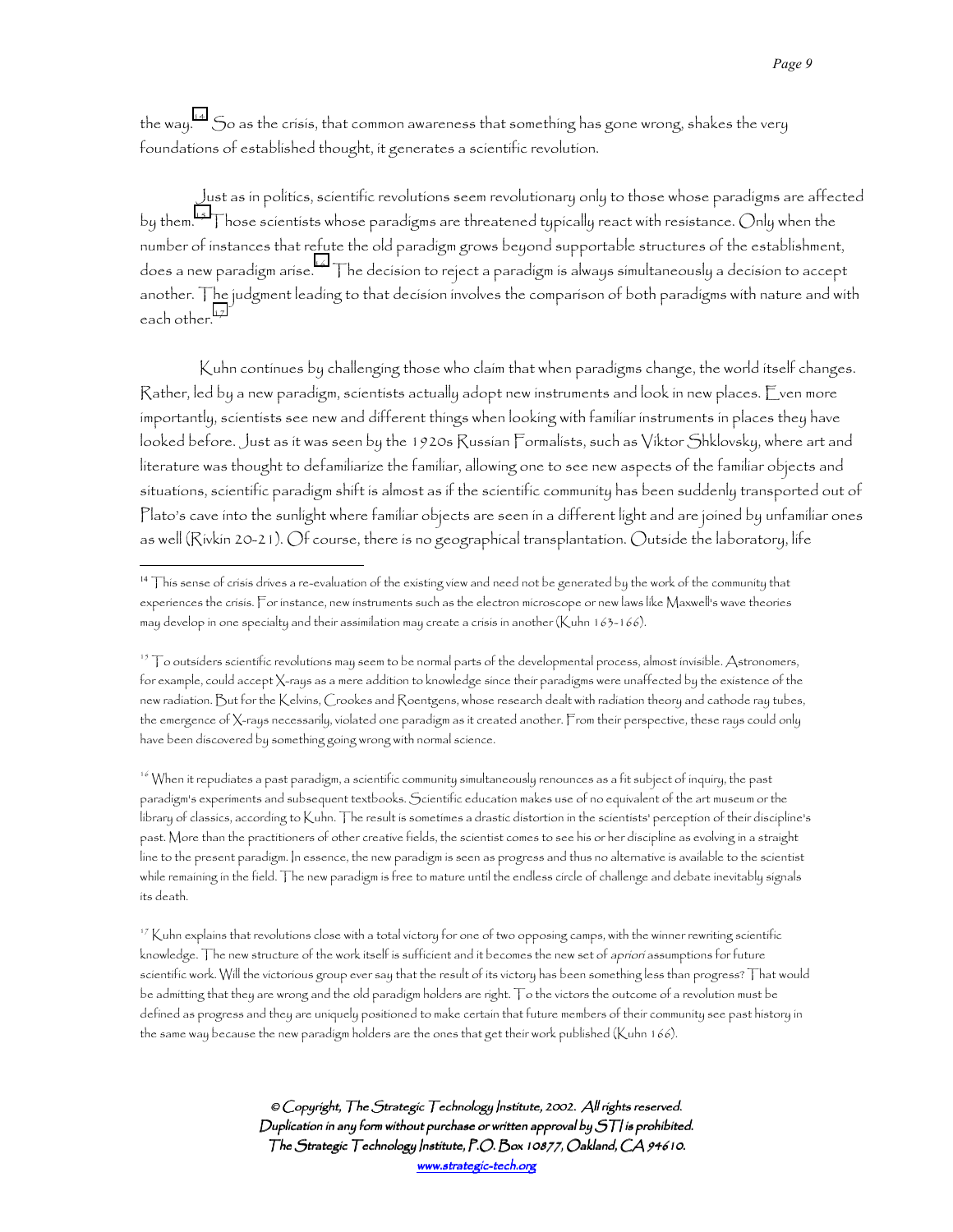continues as before. But, paradigm shifts cause scientists to see the world differently and they, in effect, are responding to a different world. It then becomes only a matter of time before their paradigms become popularized in a community of technologists and the social fabric begins to be re-woven as a result.

Throughout history, many classic philosophers believed that the search for truth and beauty was also a search for the reflection of God. $^{\circ}$  The concept of faith, without concrete proof, is a [v](#page-19-0)ery difficult assumption for the scientific community to accept.<sup>18</sup>  $\top$ o scientists, the idea that religion is a body of belief, immune to criticism, fixed forever by some founder, is a prescription for the long-term decay of religion, especially in light of new discoveries. However, the scientific community is not innocent of the charge of intellectual tyranny either. As Plato would have it, art is good only if it is subservient to logic. As such, Western science has traditionally rejected the value to the human spirit of faith, emotion, intuition, hope, and general use of the emotional part of the brain. There has been a mechanistic claim among scientists that living organisms are nothing more than very complex physico-chemical systems (Hempel 101). This led to a view among scientists that scientific theories could be applied to social phenomena, and they should be described, analyzed, and explained in terms of the situations of the individual agents involved in them and by reference to the laws and theories concerning individual human behavior (Hempel 110). This view has also been called *scientism*.'<sup>9</sup>

Scientism has its roots in the perspectives of many great philosophers and scientists. For example, Spinoza and Einstein believed that God was the sum total of all the physical laws which describe the universe. Heisenberg notes that physics is bent on, "…being able to write one single fundamental equation from which the properties of all elementary particles, and therewith the behavior of all matter whatever, follow" (Heidegger, Question Concerning Technology 172). "When Pierre Simon, the Marquis de Laplace, presented a copy of his work on the mathematics of physical laws to Napoleon in 1798, the Emperor asked as to the mention of God in the text. Laplace's response was an arrogant, "Sire, I have no need for that hypothesis" (Henahan 9). Francis Bacon proclaimed science as the religion of modern emancipated man (Durant 47). Robert Jastrow, the founder of NASA's Goddard Institute, observes:

Scientists cannot bear the thought of a natural phenomenon, which cannot be explained, even with unlimited time and money. There is a kind of religion in science; it is the religion of a person who

 $\overline{a}$ 

<sup>&</sup>lt;sup>18</sup> In fact, Christian theology and secular science have been antagonistically and emotionally opposed throughout much of Western history. The conflict between knowledge-based science and belief-based religion confront our intellect, challenge our deeply ingrained value system, and tear our social fabric. Although each has its own dogma of fundamentalism or scientism, respectively, both serve important social roles in times of crisis. This conflict between diametrically opposed views of the world has been, and continues to be, a major obstacle to holistic human progress.

 $19$  Scientism is not science. It is the affirmation that there is no other realm than matter and energy, no knowledge other than scientific knowledge, and no areas of investigation, including philosophy, humanities, and social sciences, should be spared scientific scrutiny (Fischer 68).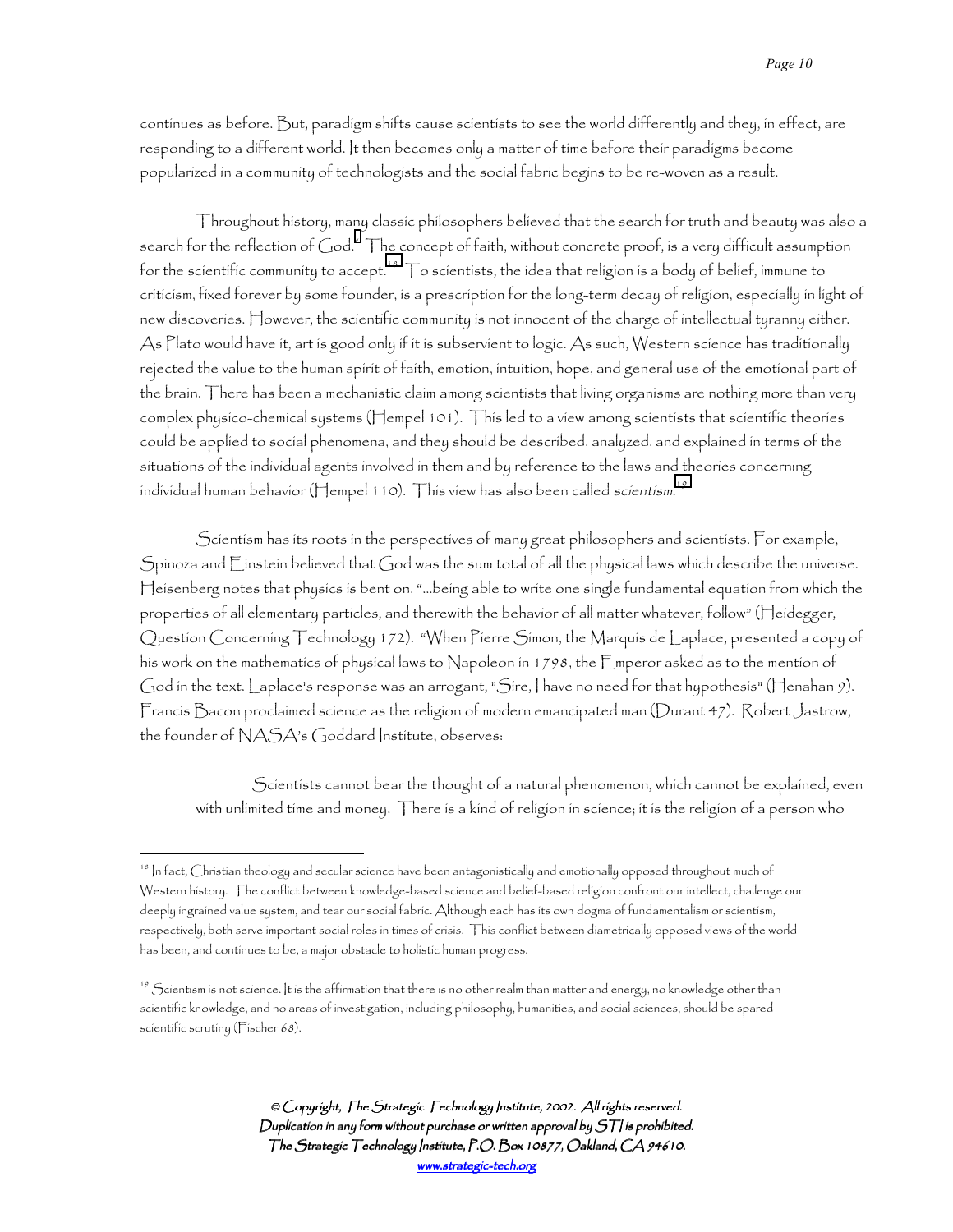believes there is order and harmony in the universe. Every event can be explained in a rational way as the product of some previous event; every event must have its cause (Jastrow 113).

Because we have adopted a faith in science, it is clear that modern humanity will reject any non-rational explanation of causes and cures.<sup>20</sup> However, Aristotle warns of the need for careful application of logic.<sup>21</sup> In all syllogistic or deductive reasoning, one must make sure that the apriori proposition is comprehensive enough to cover every case. If  $A$  is only sometimes  $B$ , then  $C$ , though included in  $A$ , may not be  $B$ . He also reminds us that, with inductive reasoning, one must be constantly on guard not to draw conclusions too hastily. Unless the number of instances on which we ground our generalization is large enough to be thoroughly representative, there may be instances we have overlooked (Loomis xiv-xv).

Likewise, scientific reduction of causes and effects to pure mechanistic explanations is contrary to human experience and will also likely be rejected. "… certain characteristics of living systems, such as their adaptive and self-regulating features, cannot be explained by physical and chemical principles alone, but have to be accounted for by reference to new factors of a kind not known to the physical science, namely entelchies or vital forces," cites philosopher of science Carl Hempel (Hempel 101). K.C. Cole observes that, "The universe is full of things that cannot be understood – ever – simply by understanding smaller and more fundamental parts" (Cole 62). Scientism's assignment of an omnipotent role to science, of solving all problems and clarifying all things, and of deifying nature while secularizing religion can lead science to what Robert Fischer refers to as, "…like other ideologies, [science] tends to be systematic, authoritarian, and to be held tenaciously" (Fischer 68).

Science cannot ever hope to realistically answer the big questions facing humanity. Being based upon observation and testing, science is at an impasse when it comes to things that cannot be observed, measured, tested, and predicted. Social problems transcend mathematical description and involve emotions that cannot be touched, measured, or manipulated successfully. Worse still, technical solutions often only address changes in technique that might relieve the symptoms, but do not demand changes in human values or morality, which ultimately affect many underlying causes (Meadows 155-159).

 $\overline{a}$ 

<sup>&</sup>lt;sup>20</sup> Will and Ariel Durant argue that the replacement of Christian with secular institutions is the culmination and critical result of the Industrial Revolution, which replaced agriculture and its faith in annual rebirth and the mystery of growth with the humming daily litany of machines and its resulting mechanistic outlook on life (Durant 47-48).

 $^{21}$  Aristotle's own reliance on logic shows the modern practitioner its limitations and biases. Aristotle could not agree with the followers of Pythagoras, who took the earth to be itself one of the stars circling around a fire at the center of things and creating day and night by its own turning on its axis. He declared their reasoning as not from facts to theory, but one that forced the facts into their preconceived theory. He believed that the center spot had to be the most precious location in the universe and that is why the earth had to be there (Loomis xxiv).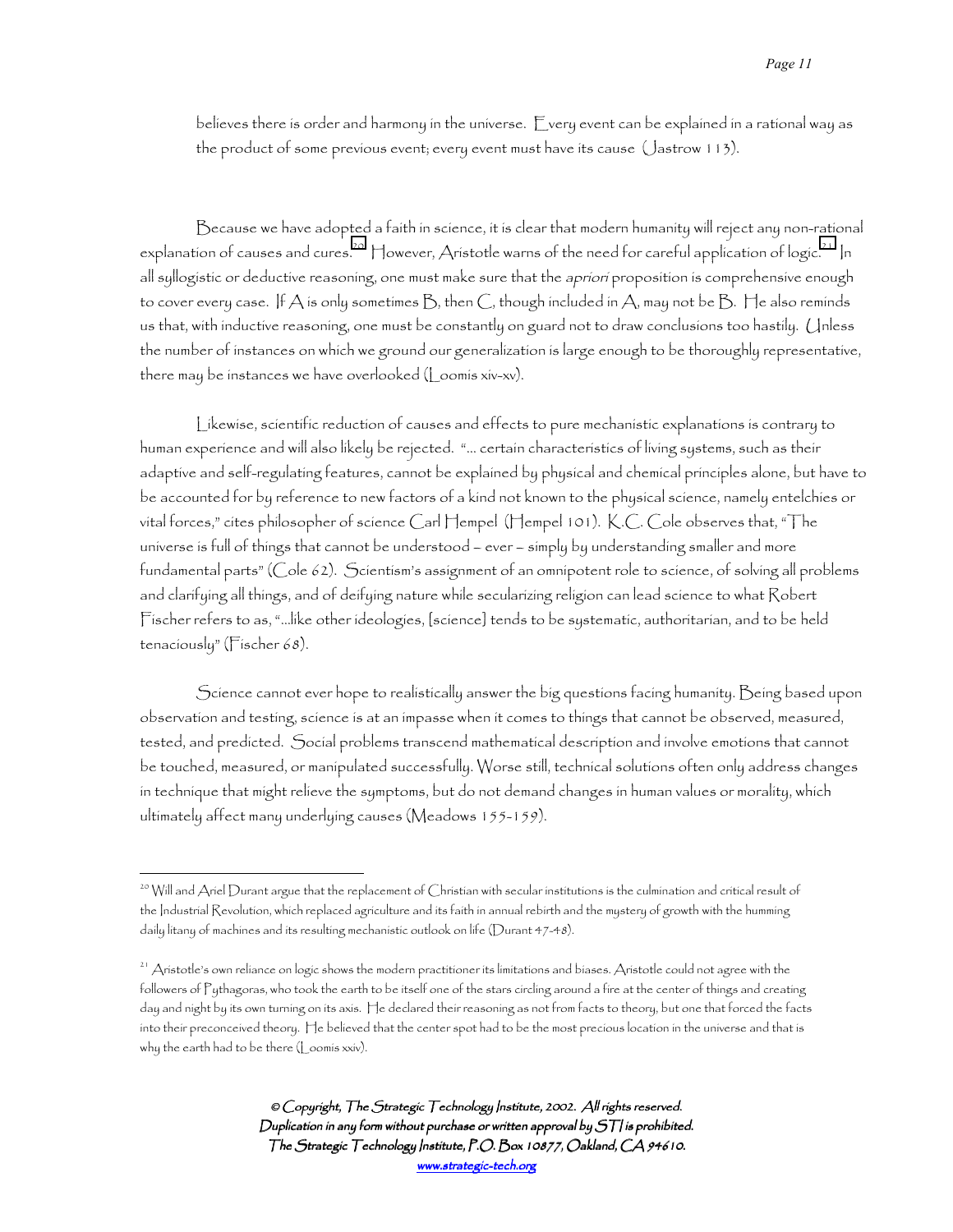As the scientific community entered the 20<sup>th</sup> Century and faced discoveries that confounded Newtonian physics, the Nietzschean concept of relevance came into play. Friedrich Nietzsche (1844-1900) reminded us that truth is, "…an infinitely complex dome of ideas on a movable foundation as if it were on running water." Nietzsche continued, "Truths are illusions of which one has forgotten that they are illusions; …a sum of human relations which became poetically and rhetorically intensified, metamorphosed, adorned, and after long usage seems to a nation fixed, canonic, and binding" (Adams 636-637). This was the state of Newtonian science at the turn of the 20<sup>th</sup> Century, as well. It no longer explained new discoveries because scientists became too comfortable with their mutually agreed frame of reference, or what Kuhn called 'normal science.'

As an example, consider the breakthrough thinking that was required in the early  $20^{th}$  Century. One of the most important implications of Einstein's General Theory of Relativity is the concept of reference frames. As Nietzsche described, reference frames can be considered simply as a certain point of view. So, in order to understand the relationship between what one sees and what is going on, one needs to add, or subtract, the influence of one's own reference frame. Consider how a shadow in Plato's cave is a two-dimensional slice of a three-dimensional object. The Three-dimensional object casting the shadow remains invariant as the shadow moves and changes form based on the light falling on the object and the background on which it falls. However, everything we see and measure is under the influence of a reference frame. This shift in perspective allows relationships to become clear. It allows us to see relationships between common objects that obey Newtonian physics and extrapolate those relationships to the orbits of the planets. Conversely, failure to take into account one's reference frame can lead to what Plato called 'shadows' (Cole 192-195). As Plato warned us, when we take our reference frame for granted, we mistake it for reality.

Therefore, logic is a useful tool but it has its limits. Reference frames help us understand that there is a duality in nature. "The opposite of truth is not heresy," as Oppenheimer reminded us. It may be a different kind of truth. Each added view adds insight, as long as the viewer understands the kind of frame that influences the perspective. Physicists Neils Bohr and Christopher Morley cautioned us with the truism, "The opposite of a shallow truth is false; the opposite of a deep truth is also true" (Cole 202). Logician Keith Devlin argues for a softer mathematics that incorporates metaphors as well as formal reasoning. To really understand what it means to think rationally, mathematical logic will likely need to join forces with psychology, sociology, biology, and even poetry (Cole 157-164).

As we enter the 21<sup>st</sup> Century, the search for simplicity has recently become the metric for truth. Scientists have come to believe that the simpler model is the more likely to be truthful and beautiful. Simplicity takes the form of invariants, those aspects of nature that are truly fundamental. Invariants are defined by symmetries, which in turn define which properties of nature are conserved (Cole 11). "These are the selfsame symmetries that appeal to the senses in art and music and natural forms like snowflakes and galaxies. The fundamental truths are based on symmetry, and there's a deep kind of beauty in that," observes Cole. Elements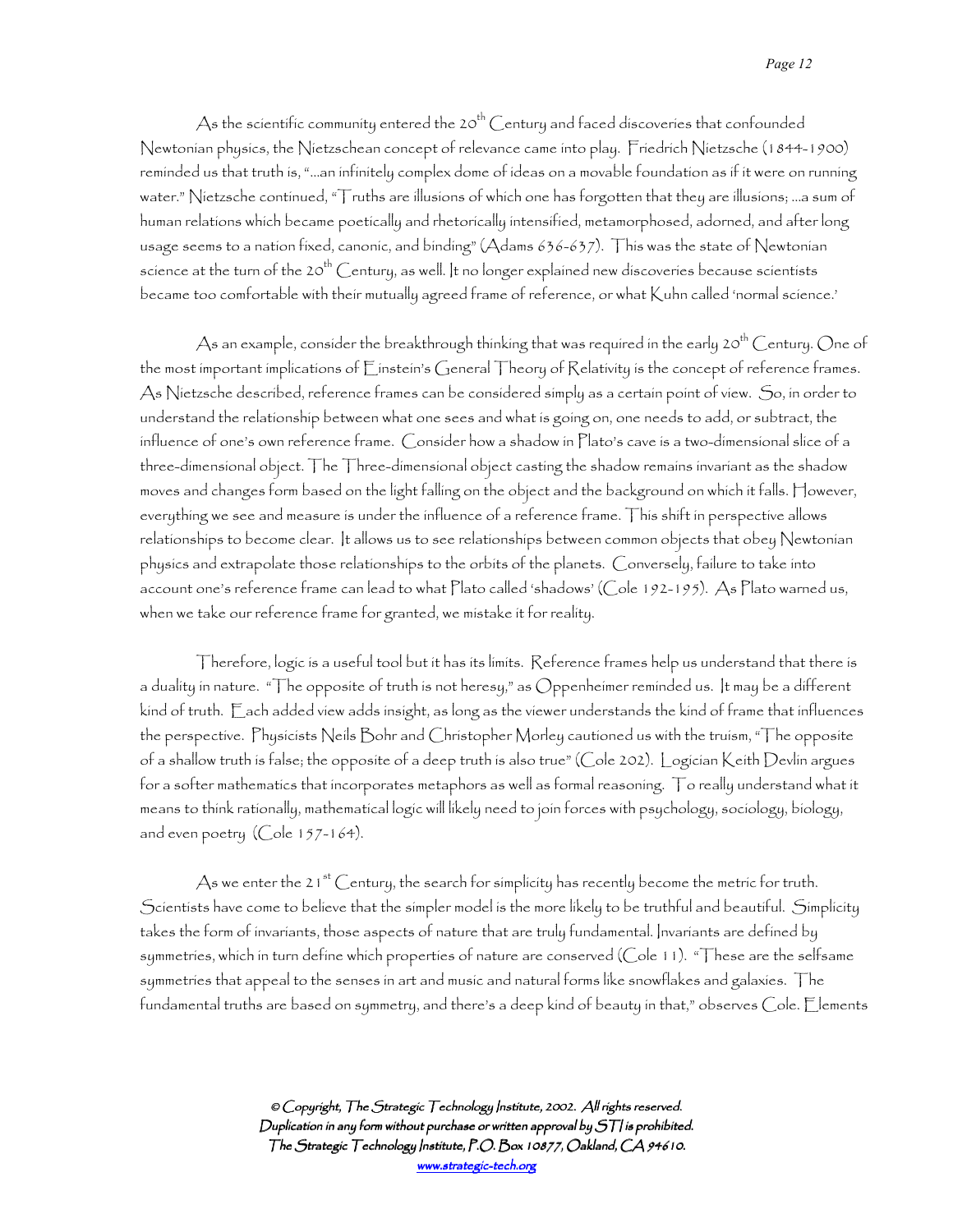of Aquinas' trinity of wholeness, proportion, and brilliance can be found in this new Aristotelian metaphysical model (Adams 116-119). It also has elements of Neoclassicism's economic, clear, easy, mathematical plainness.

This search for simplicity and invariants comes at a time when physicists are encountering the strange new world of subatomic particles and interstellar phenomena that defy Aristotelian logic, Euclidean geometry, and Cartesian coordinates. The world of the very large and the world of the very small seem to show scientists that there is not just one right answer for every question. It turns out that the paradoxes of certain phenomena reveal that logic can lead to contradictory conclusions, point in different directions at once, and violate Aristotle's belief that one cannot be logical and contradictory at once. Modern mathematicians have introduced us to the multi-valued, somewhat ambiguous logical construct called 'fuzzy logic.' Unlike the twovalued logic of Aristotle, with its binary yes/no or true/false clarity, fuzzy logic provides a sliding scale of gray between the extremes of black/white logic (Cole 158-171).

In such a complex unknowable world of the infinitely large and the infinitely small, perhaps there is a role for art to help with nature's 'unconcealment,' as Heidegger would state it (Heidegger, *Origin of Art 6*49-701). Aristotle also reminded us that art finishes the job when nature leaves something undone. In essence, he states that there is a place for both non-rational approaches and rational ones. This is an important lesson for a culture that depends heavily upon science and technology.

We have become quite adept at conquering tangibles with technology. From medical science to space travel, from instantaneous communications to automated warfare, Western science and technology have consistently provided utility. However, when we turn to the world of the intangibles, technology and science face definite limitations. Social problems transcend mathematical descriptions and involve emotions that cannot be touched, measured or successfully manipulated. Theological questions transcend our three physical dimensions of space and our one dimension of time. What exists beyond those dimensions can only be entertained as speculation or believed through blind faith. Science is a search for truth and truth is limited to the facts of nature that are there for observation via our senses. As a result, technology cannot emulate human feelings and science cannot define God.

A workable holistic approach for modern society is the reconciliation of the emotional, artistic, and religious schools of thought with the scientific community in a manner that recognizes that they are not inconsistent with each other when they restrict their scope and energies to what each school does best.<sup>22</sup> Since phenomena outside of the physical realm of experience are, by definition, foreign to science and native to

 $\overline{a}$ 

 $^{22}$  The complementary nature of science and religion is not a merely a recent 21st-century concept. The 12th-century masters of the School of Chartres asserted that the laws of nature were worthy subjects of investigation by the human mind, since both are encompassed within the divine universe and its design (Goldstein 69-70). In the 13th century, Thomas Aquinas gave a sound philosophical argument that scientific rationalism and empiricism are perfectly compatible with mystic and religious concepts of the world, as long as rationalism remains aware of its metaphysical limitations (Goldstein 70).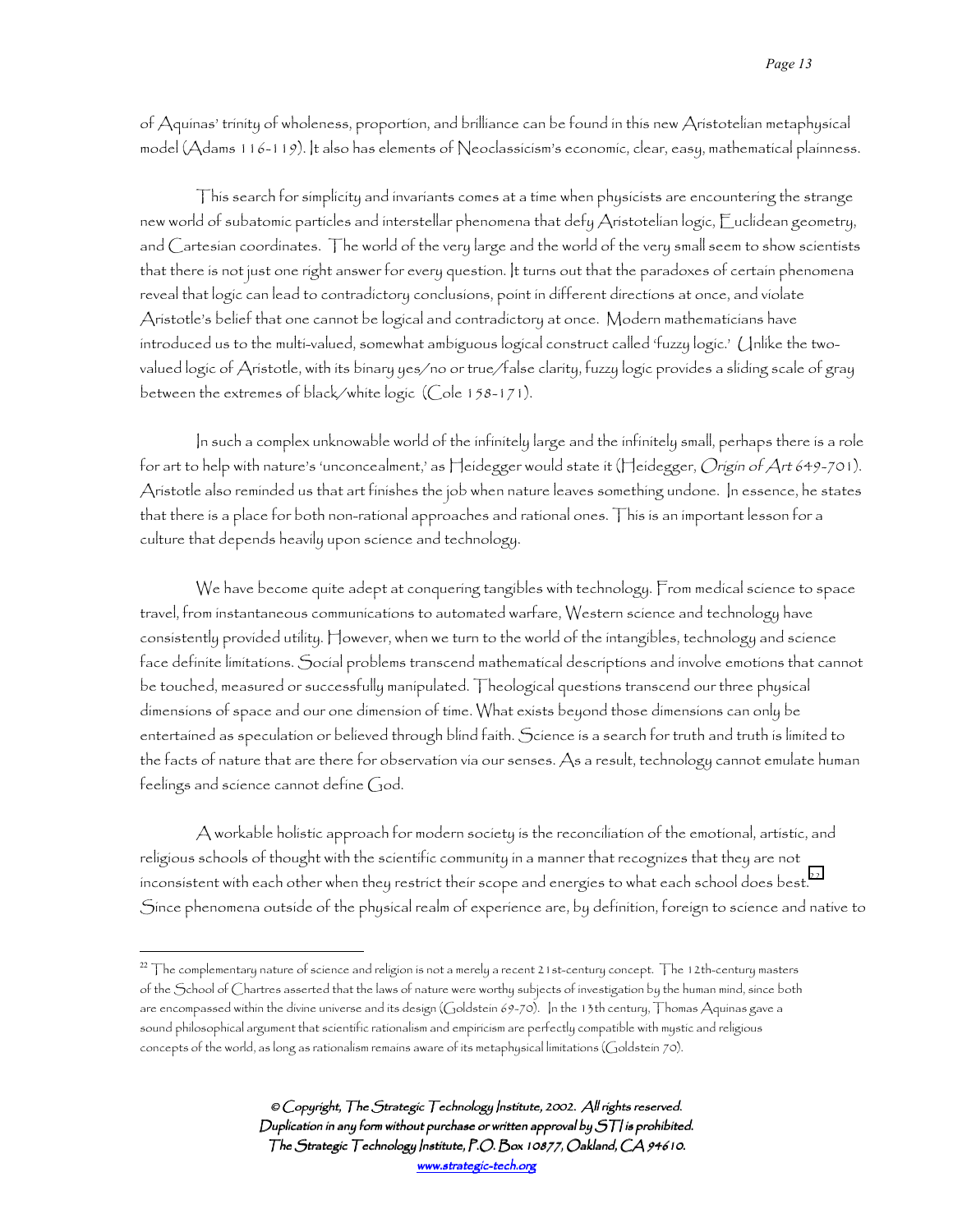religion and art, one's feeling, intuition, and connectedness can certainly assist in answering complex questions. Art and religion could tell one where to look, and science could determine how the process occurred. Science's focus on the physical realm of cause, effect, and cure, plus its values of truth, objectivity, dissent, independence, respect, and supranationality could help solve many of the most pressing social problems. Art and religion, focusing on the non-physical realm of could help refine universal meaning, personal morals, interpersonal relationships, and societal value. When scientists start appreciating artists and listening to theologians and mystics, and this latter group starts, not only listening, but also understanding and practicing science, society may be on its way to viewing these ultimate questions in a holistic fashion.

Just imagine a concept of creation that took place anciently, with the process being started by the loving, all-powerful universal 'Source,' in an Aristotelian sense. Under such a paradigm, the physical laws with which we are well familiar would be mere representations of a multifaceted being of which we are an integral part. Genesis then becomes allegorical, and we are continually in a process of biological and mental evolution to become more closely associated with the Source, who is revealed in the harmony of all creatures and not in the trivialities of individual actions.

Suppose science and aesthetics could agree upon a scenario like this one? How fascinating! How innately truthful! How beautiful!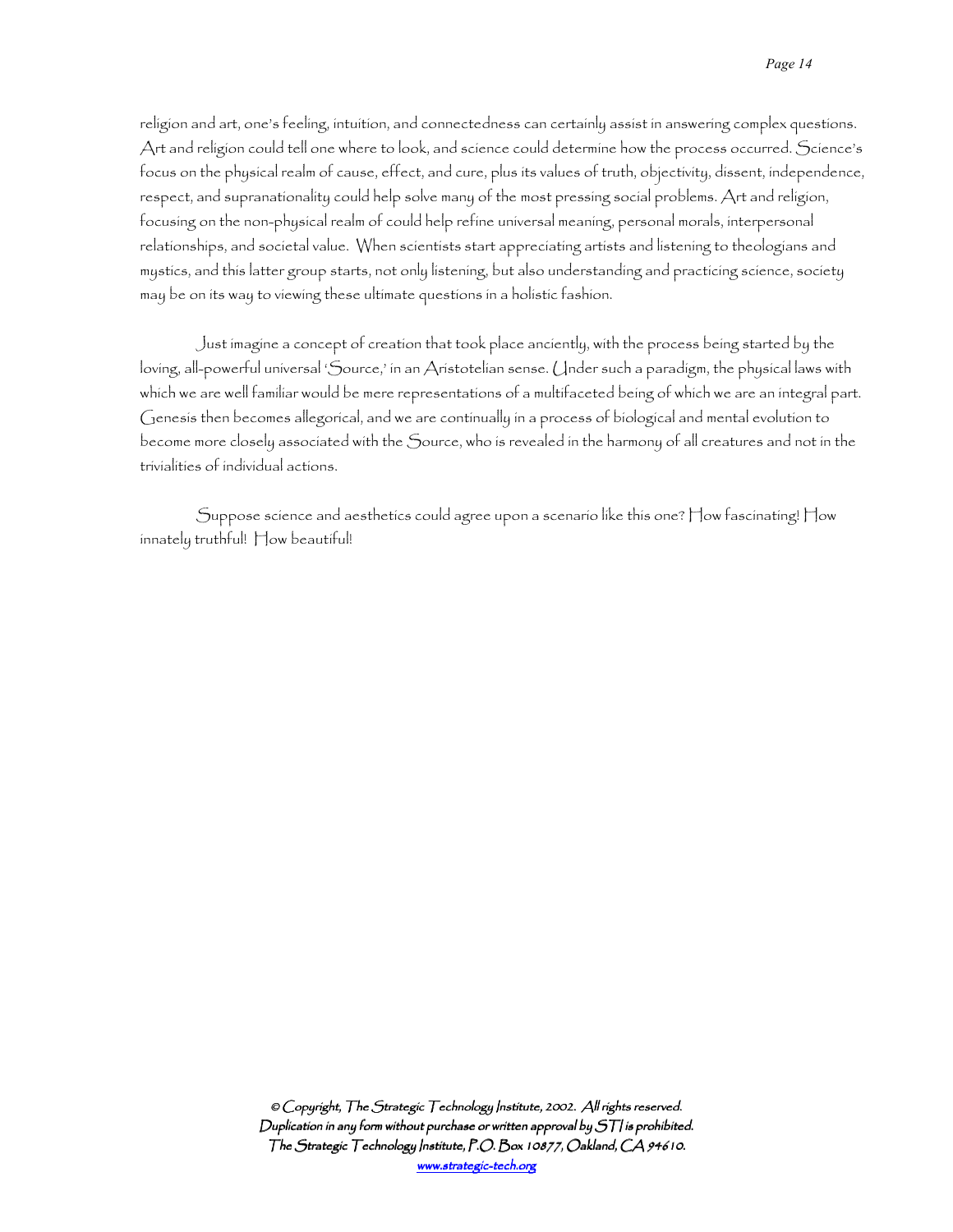## End Notes

<sup>i</sup> Our concept of science and technology has a relatively modern European flair. However, both science and technology existed with different underlying assumptions before the Renaissance, before the Roman Empire, before the Greeks conquered the known world, and even before the great flowering of Egypt. Both concepts and their applications may be directly traced back to the cradle of civilization. As noted by historian Chancellor Williams, ancient cultures that occupied the fertile crescent of the Nile Valley prior to Egypt's greatness was the exclusive province of Kushites, Nubians, Shebans, Mesopotamians, and Thebans, which we now refer to collectively as Ethiopians (Williams 34-35). These ancient people were accomplished agriculturalists and were very religious. Indeed, religion to the Ethiopians was far more than ritual reflecting beliefs, but a reality reflected in their way of life. Religion from the earliest times became the dynamic force in the development of all the major aspects of their civilization.

<u>.</u>

Their belief in immortality was a simple matter of course and beyond the realm of debate. This belief was the great inspiration for ancient technology. The Ethiopians built, on a grand scale, structures that were meant to stand forever. Actually, it was necessity that gave birth to mathematics and astronomy. Building the Ethiopian pyramids and the most elaborate system of temples the world had known required the development of engineering (Williams 38).

Therefore, we see that Ethiopian scientific and technical development was driven by religious beliefs. This contrasts to the modern Western view of technology, which is embedded with drivers for a more-and-better world. Both schools of thought stress the products of technology but the motivations are quite different.

Many of the ancient temples were dedicated to reflective thinking and discovery -- what we might call colleges. These temple-centered colleges fostered free discourse and viewed science as purely a process of thought. Scholars from foreign lands came to study, and from here religious ideas and their architectural designs spread abroad. Since the  $\sqsubset$ thiopian  $\sqsubset$ mpire at that time included what we now call ancient  $\sqsubset$ gypt, it was natural that these facets of the Upper Nile culture should spread to the lower Nile and the northernmost part of the continent. The early Greeks were heavily influenced by these same architectural structures, scientific methods and religious concepts, according to Williams. The Greeks eagerly copied, reshaped and made them into parts of a new Western culture (Williams 38).

 $\hbox{``The classic Roman civilization built upon Greek science to develop their mighty empire with its removed}$ technical prowess. The Romans, being driven by conquest, glory, commerce, and an increasing need to find new resources never really flowered as scientists. Free thought was not the hallmark of Rome. The Roman way of doing things was impressed upon its citizens and conquered states as a matter of standard procedure. The Romans did, however, undertake massive engineering feats such as extended roads, aqueducts and highly structured cities (DeCamp 172-280). Here technology flourished but no new ideas of philosophical importance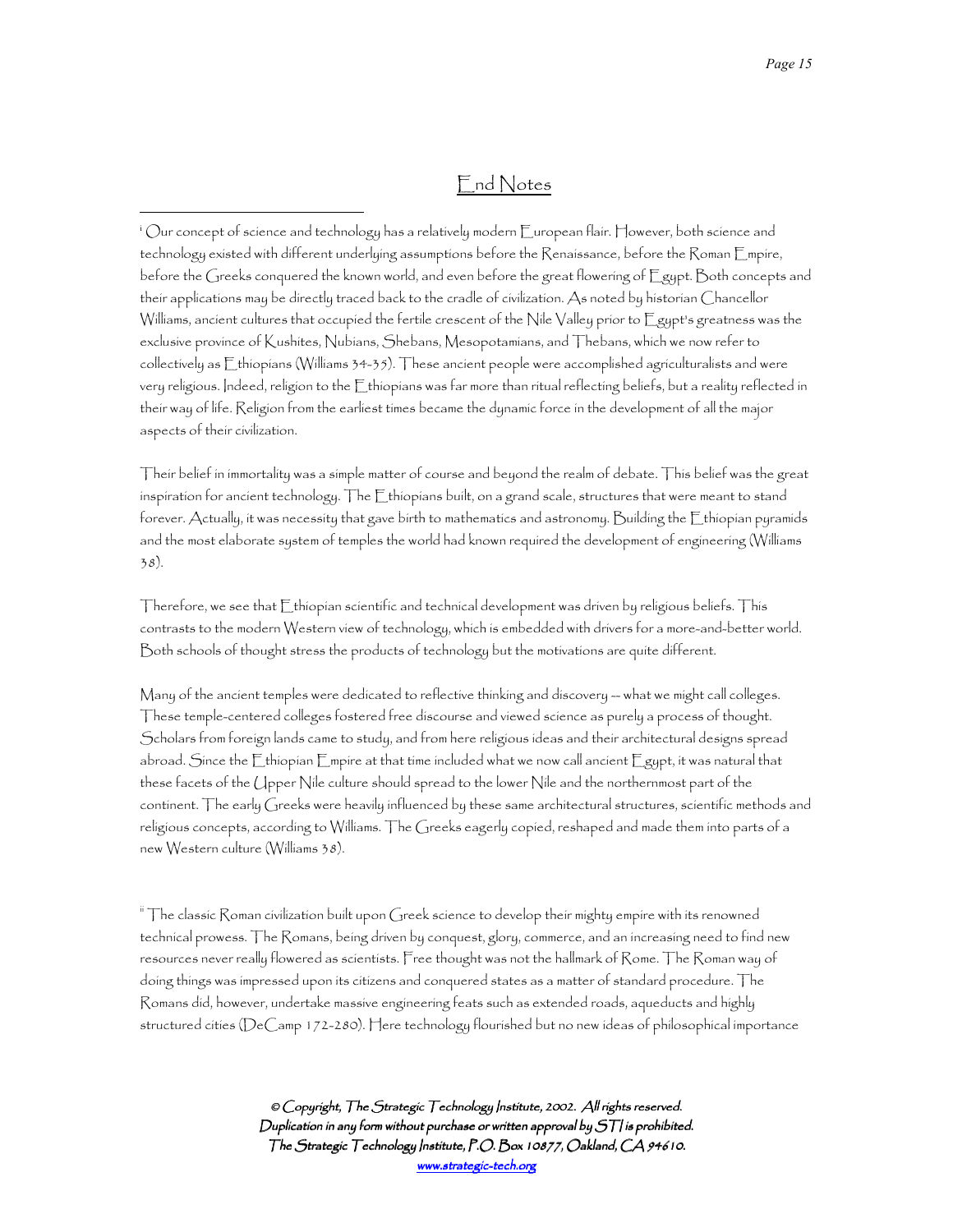stand out. Great translators of other works, the Romans were exploiters of resources and fantastic implementers of technology. As Rome crumbled under the weight of countless invasions, the cosmic vision of the Greeks and the technological achievements of the Romans shriveled. With Europe over-run by the Germanic tribes, scientific inquiry was stunted for a millennium.  $\sqsubseteq$ urope slept in a stupor of ignorance for one thousand years. " $\top$ o those who lived through the catastrophe, it seemed that the utter breakdown of civilization had come, the ruin of everything humanity had ever tried to create over thousands of years, a verdict from a wrathful heaven," according to Goldstein (Goldstein 55). Europe reacted with a radical readjustment of mind, turning their backs on the world of the senses, which now seemed unworthy of intellectual scrutiny. The end of Roman civilization meant a steadfast attachment by Europeans to the dogma of Christianity. To Europeans it offered the only hope left.

When the hope given by the Church was no longer needed, new morals and money provided the impetus for Europeans to cast the Church aside in favor of a new age -- the Renaissance. Suddenly, being earthy and gauche was in. Once again Europe entered an age of free inquiry, but this time a novel twist accompanied the new age. The new twist was represented by a view of life advocated by a new breed of wealthy philosopher/scientist.

The European Scientific Revolution of the 16th and 17th Centuries began with Nicolaus Copernicas who overthrew the geocentric view of Ptolemy and The Bible that had been accepted for over a thousand years. After Copernicus, the earth was no longer the center of the universe but merely one of the many planets that circled a minor star in an insignificant galaxy. Radical in its impact, this view of the world robbed humans of their proud position in the center of God's creation. Without dogmatic theological constraints, other scientists such as Johannes Kepler who is credited with the laws of planetary motion, Galileo Galilei the re-discoverer of many of the principles of gravitation and the invention of the telescope, and sir Isaac Newton who combined much of his previous work into the laws of motion each contributed to the Renaissance's spirit of inquiry.

 $\,$  "Medieval mysticism meant accepting the rule of invisible forces…within the Good Lord's mysterious blueprint …rooted in the beyond, over the tangible, everyday experience," according to science historian Thomas Goldstein (Goldstein 138). While judging religion and the state of scientific knowledge in the hindsight of history is somewhat unfair, it allows one to question whether religious dogma and reliance on faith instead of rational mental faculties slowed the development of the European scientific method and impeded medical progress when its adherents most needed it. Since ancient times, the educated elite knew the power of Aristotle's reasoning, Hippocrates', Herophilus', and Galen's observation and experimentation, and it knew that the Muslim scholars of the 9th -to 14th-century Spain excelled in medicine and chemistry (White 2: 26-51). In spite of this knowledge, medieval society rejected this early scientific approach in favor of faith. In 1270, Thomas Aquinas, writing in his Summa Contra Gentiles, cautioned the faithful not to lift the veil from those ultimate mysteries that are destined to be concealed from the human mind.

## Referring to Aquinas, Thomas Goldstein notes:

 $\overline{a}$ 

The greatest rational thinker of the Middle Ages, in other words, privy to the most complete scientific knowledge of his time, was warning his own generation and the generations to come not to overestimate the power of rational thought, but to acknowledge the superior scope of mystic intuition and sheer faith as paths toward understanding (Goldstein 249-250).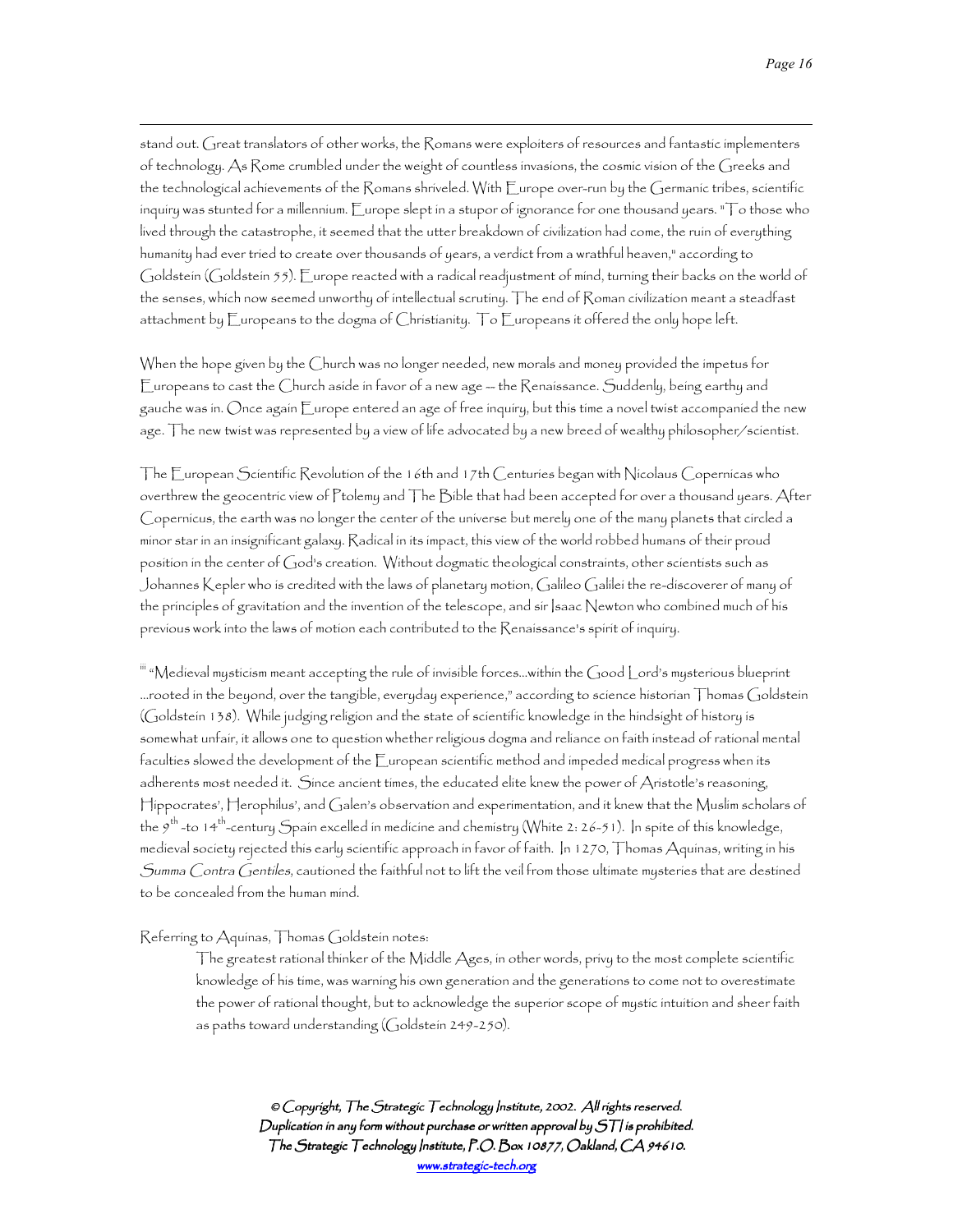For hundreds of years, the medieval Church set up a series of obstacles to scientific inquiry including: attributing disease to demons; sanctioning and profiting from the supposed healing powers of the relics of the Christian martyrs; using the Apostle's Creed and its belief in the resurrection of the body to outlaw dissection in medical schools; promoting ideas that abasement adds to the glory of God, that cleanliness was a sign of pride, and that filthiness was a sign of humility. As late as the 18<sup>th</sup> Century, church leaders were preaching against the 'dangerous and sinful practice' of inoculation (White 2: 27-69). For example, during the 1721 breakout of smallpox in Boston, even though Zabdiel Boylston's inoculation technique was proven to produce a lower mortality rate than inflicted by the natural disease, it was widely opposed by the medical establishment as unsafe, and by the church as an interference with God's will (Tucker 17-18).

 $\overline{a}$ 

Throughout European history, schools of thought contrary to Church teachings were seen as blasphemous, and appropriate punishment was doled out. Prodded by St. Bernard, conservative theologians from Paris, Orleans, and Lyon hounded the masters of Chartres and summoned them to appear before a tribunal to face charges of heresy for teaching a scientific view of the intrinsic creative powers of nature  $\stackrel{\text{\tiny{iii}}}{=}$  a view that threatened the 700year-old doctrine of nature as the passive object of God's creation (Goldstein 69-70). This was the mentality that burned at the stake Giordano Bruno in 1600 for uttering and publishing the heresy that there were other worlds and other beings inhabiting them (Sagan, Cosmic Connection 185). Staunch religious dogma was the reason for the Catholic hierarchy's imprisonment of the aged Galileo Galilei for proclaiming that the Earth moves (Drake 330-351). Johannes Kepler, after whom the laws of planetary motion are named, was excommunicated by the Lutheran Church for his uncompromising individualism on matters of doctrine and because of his writing of The Somnium, in which he imagined a journey to the moon. In addition, Kepler's mother was dragged away in a laundry chest in the middle of the night to be burned as a witch for giving birth to such a heretic and selling herbs (Sagan, Cosmic Connection 50-71).

 $^{\circ}$  Technology is applied, but not necessarily based upon science. In fact, as California State University's Robert Fischer notes, "To define technology as applied science is to miss much of the significance of the relationship that exists between science and technology" (Fischer 5-7). He defines technology as the totality of the means employed by peoples to provide material objects for human sustenance and comfort.

One connotation of the working definition of technology is that it is a human activity. It is people who use the products of technology. Furthermore, it is people whose livelihood and comfort is the goal of technology, whether this goal is actually accomplished by technology or not. According to Fischer, technology is directed in specific instances toward specific material objects, that is, toward the production of physical objects. This is not to exclude the importance of non-material concepts to human sustenance and comfort, but it is meant to drive home the central theme that technology is driven by physical needs. By definition, technology is not neutral because it is directed toward satisfying a physical need, as determined by a human value system.

Technology is power and one who controls technology controls the power inherent in its application. Technology is defined, to some degree, by our relationship with the environment. It involves our attempt to control and shape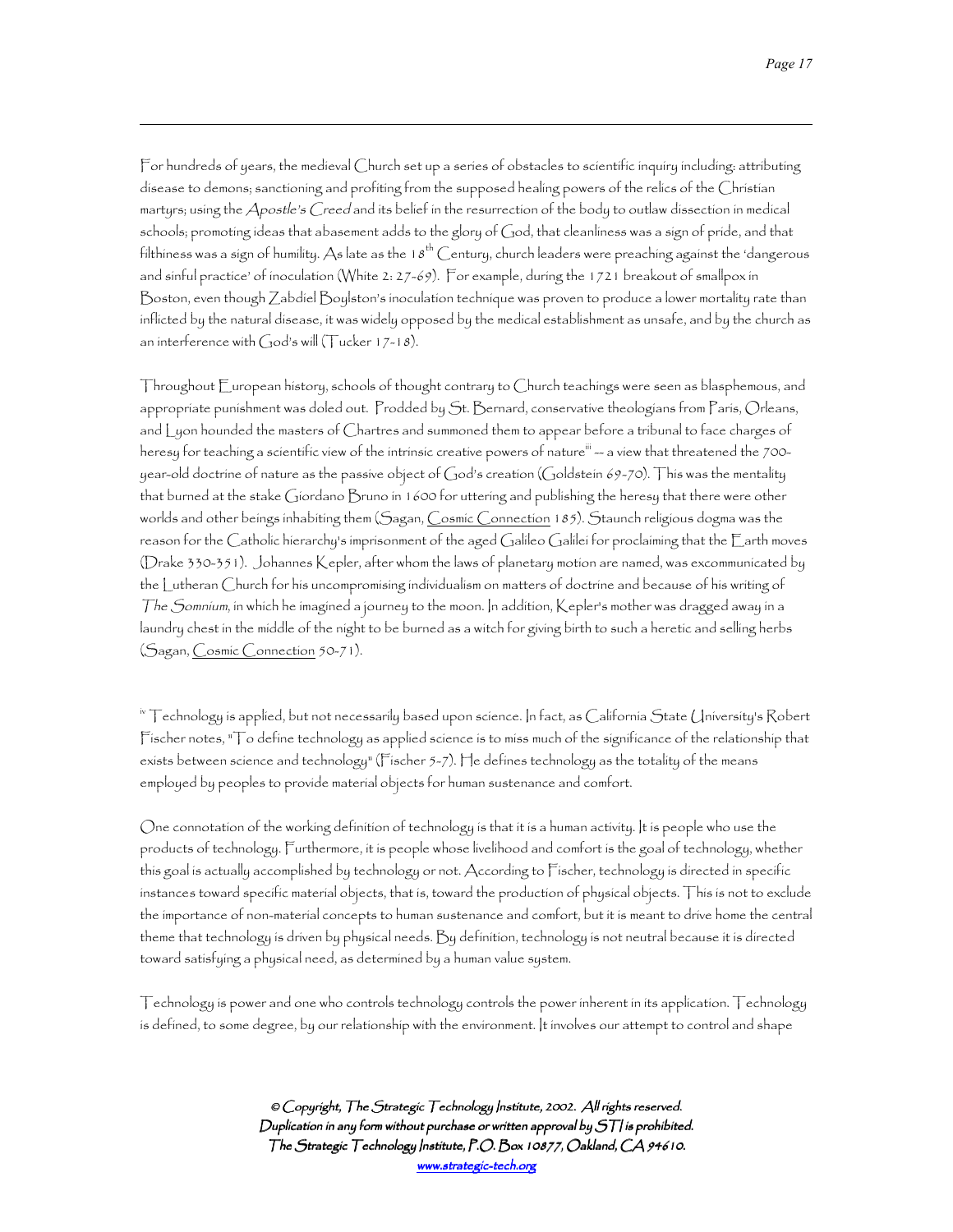*Page 18* 

the world and to make use of whatever resources are available in that environment (Fischer 76). The basic Western motive for 'bringing about technology' is the desire to obtain more or better material things. "There are of course more immediate and less profound motivations for individuals in either science or technology, such as the desire to get a paycheck and retain one's job," as Fischer notes.

 $\overline{a}$ 

Other points of comparison involve grander motives such as the ancient beliefs of using technology to devote monuments to gods, heroes or esthetics. The concept of technology as "more and better material things" is a Western concept born out of the flowering of knowledge and materialism that was indicative of the European Renaissance.

 $^\circ$  Aristotle deduced the existence of God and attempted to explain God's characteristics and our relationship to the Prime Mover. He argued that matter exists in a potential state and has four causes for its existence. These include the material of which something is made, its form or pattern assumed by the material in the object, the agency that produced the object, and the purpose or end for which the object was brought into being. Sooner or later one will come to something for which one knows no reason. As a result, Aristotle deduced that there must be an uncaused first principle from which everything else starts and a supreme and final end for the sake of which everything exists. Unlike a personified Platonic or Christian God, that is believed to be the universal creator, Aristotle's God was the motionless, calm, immortal substance that is pure form and intelligence and that, while itself is unmoved, produces motion by being the object of the world's desire. Lesser beings aspire to this highest and best form. God, however, does not aspire. To Aristotle, God always has been in a state of supreme actuality, serene contemplative thought, that is life at its fullest and most pleasant (Loomis xvi-xx). Later, St. Augustine, a proponent of Platonic metaphysics, would advocate that beauty, truth, and God are indistinguishable (Adams 107-113).

Plato also talks of movement from faith to knowledge. The Allegory of the Cave suggests that the best that those who have not experienced knowledge can do is to have faith in those that have been so enlightened. Likewise, St. Augustine (354-430) asked followers of the Christian religion to read the doctrine and, even if they fail to understand it, to have faith in its teachings until truth is divinely revealed. Augustine asserted that, ultimately, vision will replace faith, blessedness will replace hope, and charity will be increased even more (Adams 113).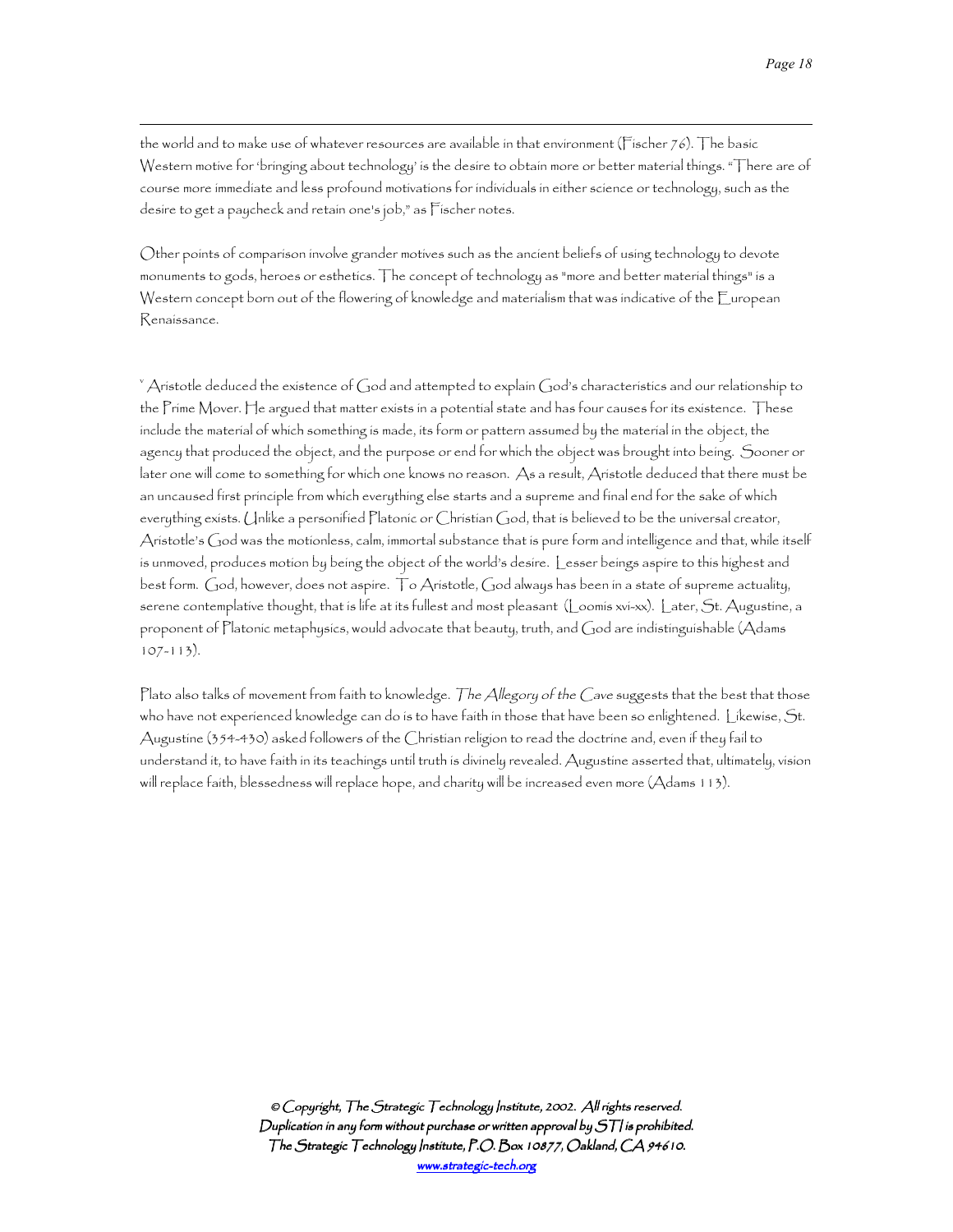## Works Cited

 $\overline{a}$ 

| Adams, Hazard, ed. <u>Critical Theory Since Plato,</u> Second Edition. New York: Harcourt                   |
|-------------------------------------------------------------------------------------------------------------|
| College Publishers, 1992.                                                                                   |
| Bacon, Francis. <u>The Essays or Counsels, Civil and Moral, of Francis Ld. Verulam</u> .                    |
| Mount Vernon: Peter Pauper Press.                                                                           |
| Bronowski, Jacob. <u>Science and Human Values</u> . New York: Harper & Row, 1956.                           |
| Capra, Fritjof. <u>The Turning Point</u> . New York: Simon and Schuster, 1982.                              |
| Cole, K.C. The Universe and the Teacup; The Mathematics of Truth and Beauty.                                |
| New York: Harcourt Brace & Company, 1998.                                                                   |
| Conant, J.B. Science and Common Sense. New Haven: Yale University Press, 1951.                              |
| DeCamp, L. Sprague. <u>The Ancient Engineers</u> . New York: Ballantine Books, 1 <i>976</i> .               |
| Dorf, Richard C., <u>Technology, Society and Man</u> . San Francisco: Boyd & Fraser                         |
| Publishing Company, 1974.                                                                                   |
| Drake, Stillman. <u>Galileo at Work</u> . Chicago: The University of Chicago Press, 1 <i>978</i> .          |
| Durant, Will and Ariel. <u>The Lessons of History</u> . New York: Simon & Schuster, 1968.                   |
| Fischer, Robert. <u>Science, Man &amp; Society</u> . Philadelphia: W.B. Saunders Company, 1 <i>975</i> .    |
| Goldstein, Thomas. <u>Dawn of Modern Science</u> . Boston: Houghton Mifflin, 1 <i>98</i> 0.                 |
| Heidegger, Martin. The Question Concerning Technology and Other Essays.                                     |
| Trans. William Lovitt. New York: Harper & Row, 1977.                                                        |
| Heidegger, Martin. <i>The Origin of the Work of Art</i> , <u>Philosophies of Art &amp; Beauty</u> .         |
| Ed. A Hofstadter. New York: Vintage Press, 1964.                                                            |
| Henahan, John F., ed. The Ascent of Man; Sources and Interpretations. Boston: Little,                       |
| Brown and Company, 1975.                                                                                    |
| Hempel, Carl G. <u>Philosophy of Natural Science</u> . Englewood Cliffs, N.J. Prentice Hall, 1 <i>966</i> . |
| Jastrow, Robert. <u>God and the Astronomers</u> . New York: W.W. Norton & Company, 1 <i>978</i> .           |
| Kuhn, Thomas. The Structure of Scientific Revolutions, Second Edition. Chicago:                             |
| The University of Chicago Press, 1970.                                                                      |
| Loomis, Louise R., trans. Aristotle, On Man and the Universe. Roslyn, NY:                                   |
| Walter J. Black, Inc., 1943.                                                                                |
| Meadows, Donella H. and Dennis L.; Randers, Jorgen; Berherns, William W.                                    |
| <u>The Limits to Growth: A Report for the Club of Rome's Project on the</u>                                 |
| <u> Predicament of Mankind,</u> Second Edition. Washington: Potomac Associates, 1 <i>974</i> .              |
| Rívkín, Julíe and Ryan, Míchael, ed. <u>Líterary Theory: An Anthology</u> . Malden, Mass:                   |
| Blackwell Publishers, 1998.                                                                                 |
| Platt, Joseph B. "The Value of Science and Technology to Human Welfare,"                                    |